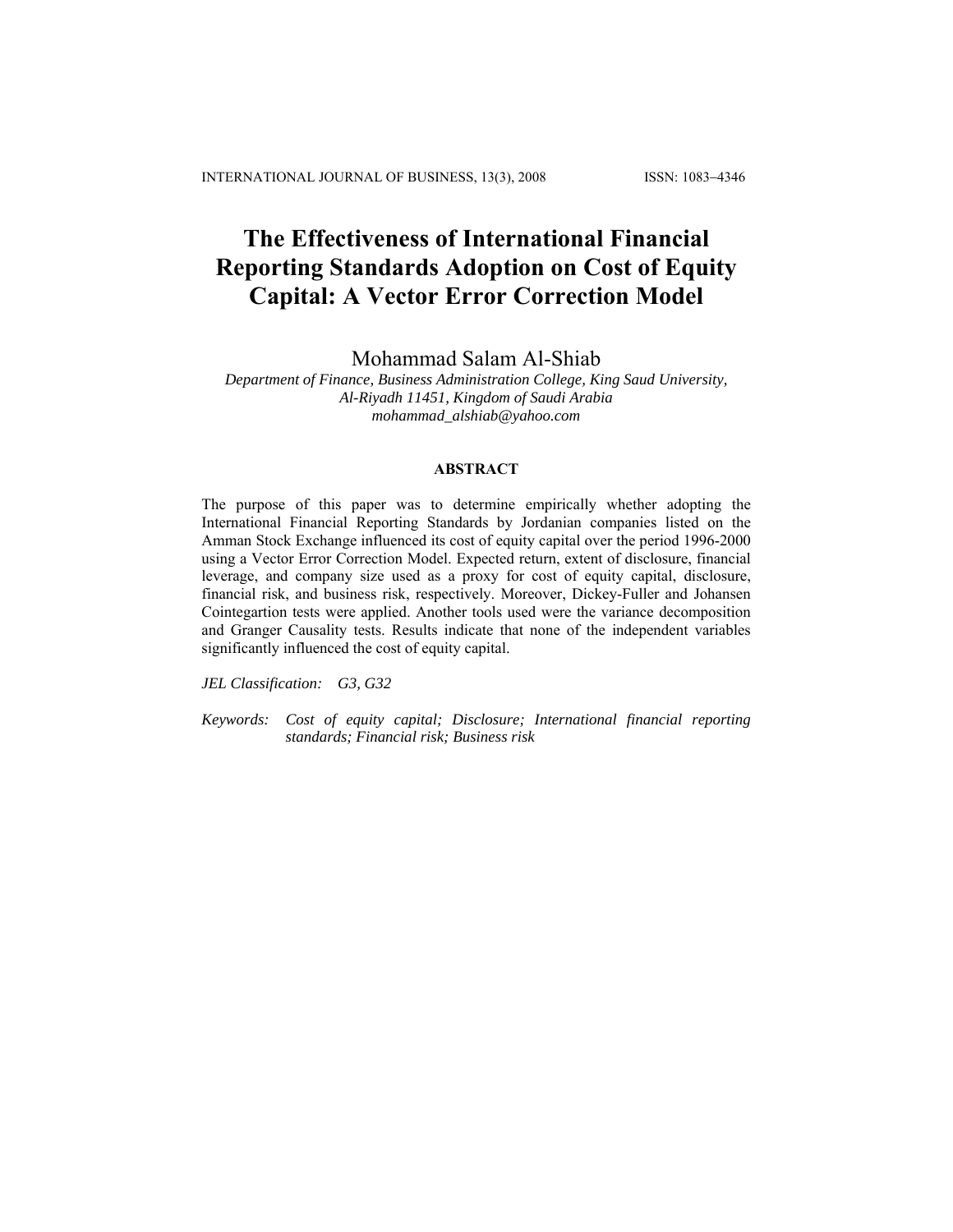## **I. INTRODUCTION**

There are many reasons for adopting the IFRS. The economic forces of International trade have created the need for a single international standard of financial reporting. International trade is as old as civilization, but until very recently no effort has been made at uniform financial reporting. A single standard would make multinational business much easier. An agreed international standard of reporting would also ease tracking both domestic and international economic growth. Chamisa (2000) demonstrated that growing international trade and investment increased problems produced by different nations using different accounting systems. Studies such as Sharp (1998) and Street et al. (1999) have demonstrated that a) differences in financial accounting measurement and reporting practices do exist; and b) these differences do actually create problems of misunderstandings, inefficiencies, and uncertainties to participants in the global economy (Evans and Taylor, 1982; Arpan and Radebaugh, 1985; Peavey and Webster, 1990; Choi and Levich, 1991; Purvis et al., 1991; Sharp, 1998; Street et al., 1999).

Today many firms wish to list their securities on multiple stock exchanges. This is to obtain exposure to new markets, obtain foreign debt and equity capital for growth and expansion, improving customer recognition, increasing publicity about the firm, having materials and technology and looking to reduce possible political costs (Gary et al., 1995). Prior research concludes that firms competing for foreign resources tend to expand their financial and accounting disclosure (Zarzeski, 1996). This expanded disclosure is assumed to reduce resource providers' uncertainty about transactions with the firm and, in turn enable the firm to obtain resources at lower cost. Improved information reduces uncertainty about a company and therefore, potentially the risk premium required by investors (Demsetz, 1968; Choi, 1973; Copeland and Galai, 1983; Holthausen and Leftwich, 1983; Glosten and Milgrom, 1985; Amihud and Mendelson, 1986; Gary and Gray, 1989; Diamond and Verrecchia, 1991; Gray, 1995; Baiman and Verrecchia, 1996; Verrecchia, 1996; Botosan, 1997; Levitt, 1998; Sengupta, 1998; Barth et al., 1999; Huddart et al., 1999; Botosan and Plumlee, 2000; Brealey and Myers, 2000; Richardson and Welker, 2001). Choi and Levich (1991) argued that diversity in accounting reporting (measurement, presentation, and disclosure) affects capital market participants. In an extensive survey of capital market regulators and rating agencies, almost one-half of the respondents stated that their capital market decisions were affected by accounting diversity. In the absence of common accounting principles and disclosure practices, analyzing foreign financial statements is difficult for investors.

Chamisa (2000) pointed out that the international accounting harmonization objective is important for developing countries because of their significant reliance on inflows of foreign capital to finance economic and industrial developments. This argument is clearly relevant to the Jordanian economy, which is dependent on the international institutions for funding.<sup>1</sup> However, an alternative means of listing on multiple stock exchanges is by producing multiple financial statements to comply with the securities laws and host country GAAP. This however could be a very costly process to the firm and confusing to the financial markets and may lead to sub-optimal resource allocation for both the firm and local markets ( Sharp, 1998; Street et al., 1999; El-Gazzar, 1999).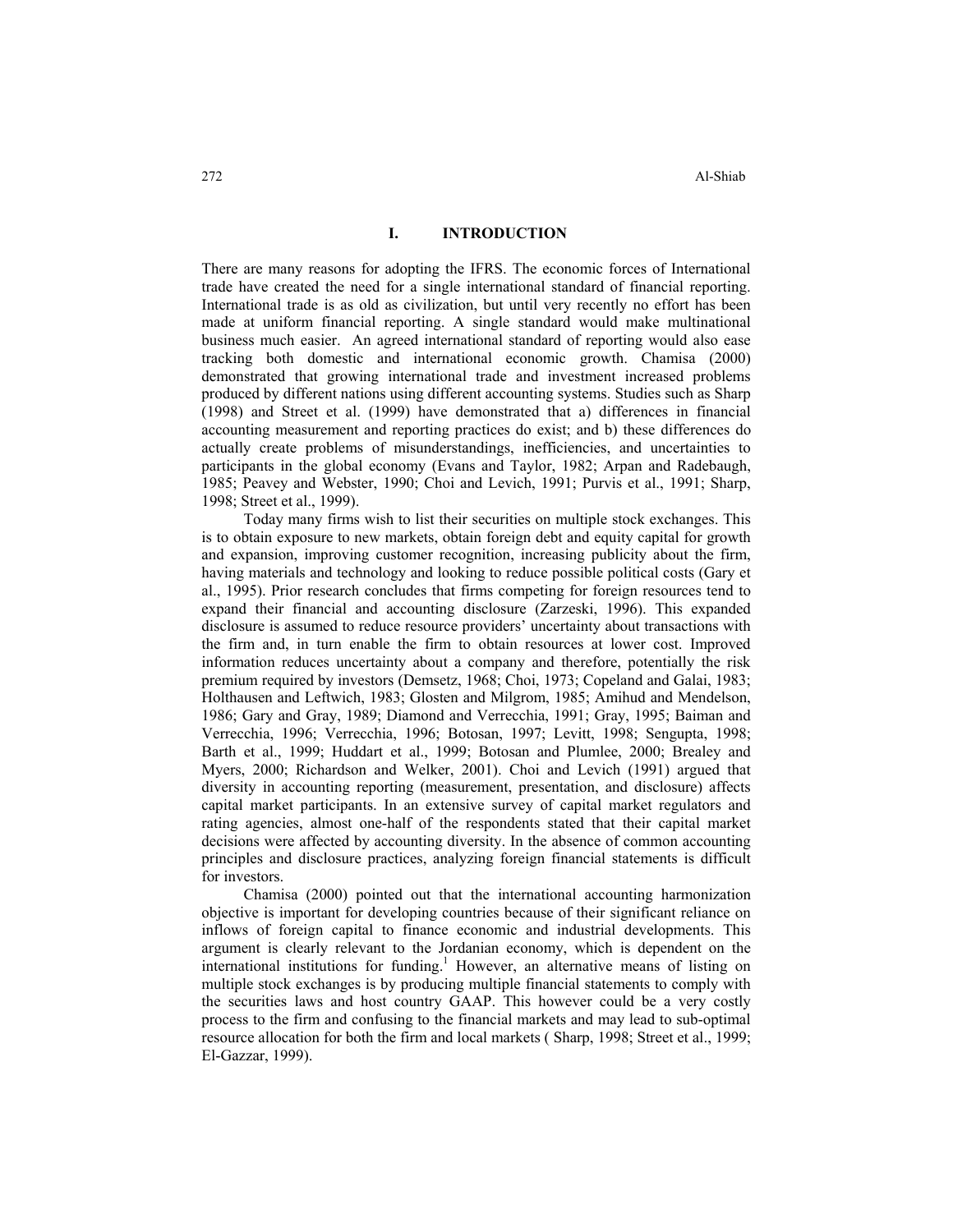Harmonization of accounting standards at the international level is rapidly gaining momentum due to the growth in capital markets spurred by technological advances in communications and gradual deregulation of national capital markets. The two major players promoting harmonized standard are the International Accounting Standards Board (IASB) and the International Organization of Securities Commission  $(IOSCO)$  (Hora 1997).<sup>2</sup> Sharpe (1998); and Street et al. (1999) argued that the benefits of international accounting standards include the reduction of investment risks and cost of capital worldwide. IOSCO is playing a major role in adopting IFRS globally by encouraging its member stock exchanges to recognize IFRS and by advising the IASB on the probable acceptability of standards (Thorell and Whittington, 1994).

The purpose of this paper is to determine empirically whether adopting the IFRS by JIC's listed on the ASE was influenced its cost of equity capital. To do so, we must control for those constant factors that are always present in an equity market, namely; business risk and financial risk. More specifically this paper examined the dynamic relationship between cost of equity capital (C), extent of disclosure in compliance with IFRS (DIS), financial risk (FR), and business risk (BR) using Vector Error Correction (VEC) model. In Section II presents accounting disclosure in developing countries. Section III the relevance of IFRS for developing countries is outlined. Section IV reviews the empirical literature. Section V highlights the significance of the Study. Research methodology is presented in Section VI. Empirical results are discussed in Section VII. And the conclusion is given in Section VIII.

### **II. ACCOUNTING DISCLOSURE IN DEVELOPING COUNTRIES**

Earlier studies have shown that accounting disclosure requirements and practices do not develop in a vacuum but are shaped by a number of influences (Adhikari and Tondkar, 1992; Choi and Mueller, 1992). Looking at disclosure from the macro perspective, Environment Determinism Theory (EDT) suggests that both national and international environment factors are important factors affecting accounting disclosure in a country. Despite the view that the accounting system in a country should reflect environmental factors inherent in the country (Briston, 1978; Bursal, 1984), there is evidence in the literature which suggests that accounting, including disclosure, in developing countries is likely to be influenced more by external factors (Cooke and Wallace, 1990). Addressing the external environmental or international influence, Wallace (1987) stated that the influences of international agencies on developing countries is so strong that it is almost unbelievable that the literature works on the assumption that these countries are free to choose and determine their accounting systems.

International harmonization/standardization efforts are among the important external environmental factors. One of the primary generators of such efforts is the International Accounting Standards Board (IASB), which has issued a number of accounting standards (IFRS). Despite some arguments that have questioned the suitability of the IFRS for developing countries (Samuels and Oliga, 1982; Saudagaran and Meek, 1996), it has been claimed that the work of the IASB has had a positive impact on International Accounting Standards Committee (IASC) member developing countries (Iddamalgoda, 1986; Nobes and Parker, 1995). There are some indicators supporting such claims (Purvis et al., 1991; IASC, 1997).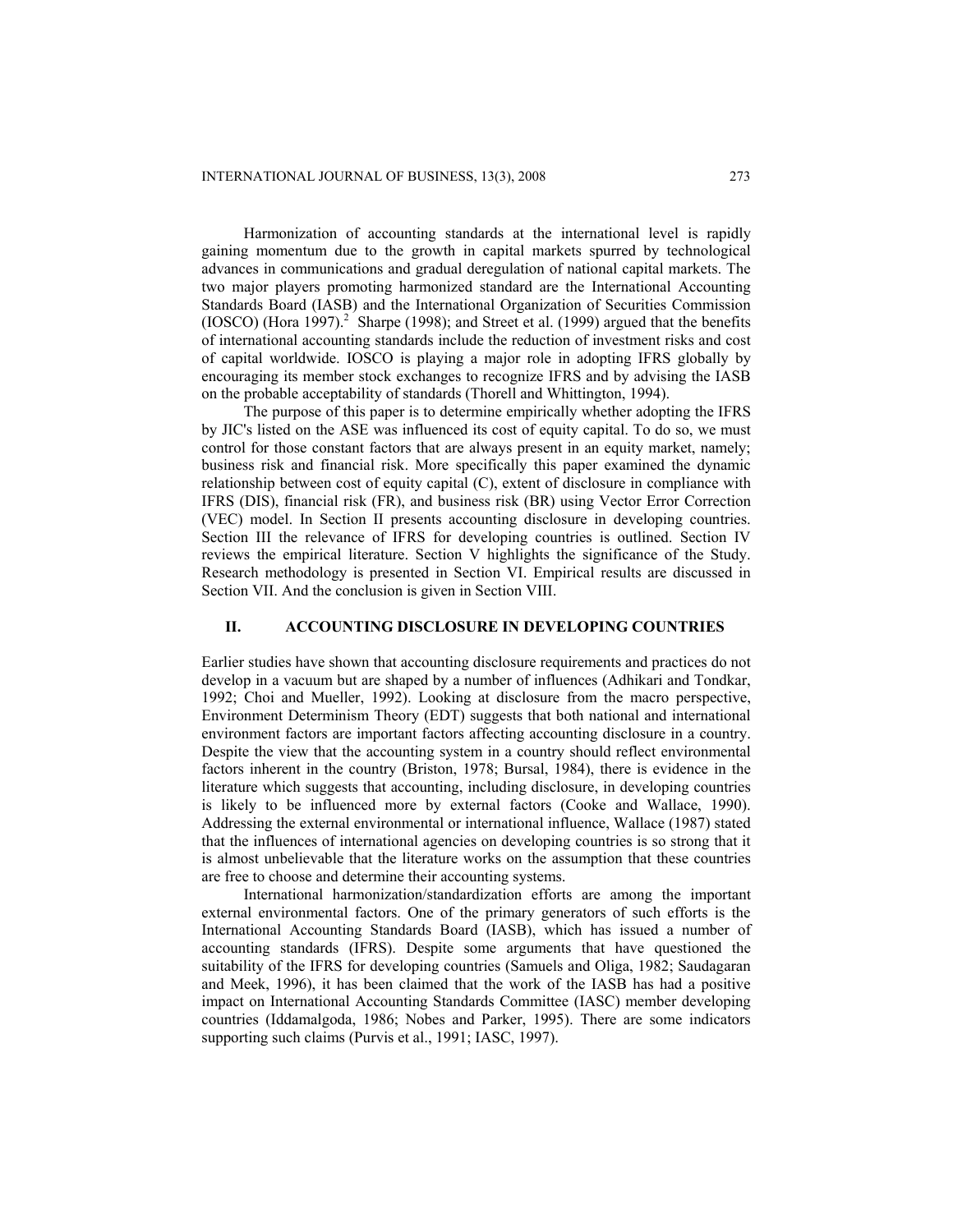From the above arguments, it is possible to hypothesize that IFRS standardization is among the external factors likely to influence the cost of equity capital in a country like Jordan, and consequently, to impact positively the cost of equity capital. Jordan does not have an equivalent of the Accounting Standards Board and, prior the imposition of IFRS, the country did not have agreed national accounting standards. The country has a close economic and trade relationship with European Union (EU) member countries and the USA. In addition, Jordan is an IASB member bodies through Jordanian Associated of Certified Public Accountants (JACPA). Moreover, Jordan was one of the IASC board members over the period 1988-1995 with aspiration to attract major foreign investments (Cairns, 2002).

As developing countries are not a homogenous group, the claim that the work of the IASB has had an influence on developing countries cannot be generalized until we understand the impact of the IFRS in many of these countries. For example, little is known about the influence of the IFRS on the extent of disclosure and its impact on cost of equity capital. In particular, there is no empirical evidence that investigates the effect of the all related and relevant IFRS on the extent of disclosure and cost of equity capital for companies listed in the stock market in a country like Jordan.

For the accounting years ending December 1998, IFRS was made mandatory through the Companies Act No.22 of 1997 and Securities Law No.23 of 1997 for all Jordanian public companies. Unfortunately there was no institutional change to check on compliance. However, this situation creates an opportunity to test for any factors, which affected the degree of compliance.

Based on the above mentioned literature, the research problem has been identified as with the following questions: "*Has the cost of equity capital been influenced by the extent of disclosure in compliance with the IFRS?*"

It is conceivable, that the cost of equity capital has been influenced by other changes taking place over the period 1996-2000 other than the change in the extent of disclosure in compliance with IFRS. In particular, the firms may have been changing their business risk or their financial risk and this need to be controlled for in assessing the impact of the change in disclosure on the cost of equity capital. It is also conceivable that the firms have responded to the change in the extent of disclosure in compliance with IFRS by changing their business and financial risk. This situation leads to addressing the following question: "*How has the cost of equity capital of Jordanian companies been influenced by business risk and financial risk?*"

# **III. RELEVANCE OF IFRS FOR DEVELOPING COUNTRIES: THE CASE OF JORDAN**

It has been argued that IFRS are not appropriate for all developing countries because of their differences socially, culturally and politically (Briston, 1978; Samuels and Oliga, 1982; Perera, 1985). However, all of these studies investigated countries that were making the radical change from communistic to capitalistic economies.

Briston (1978) argued that it is a fact that developing countries are an amorphous and heterogeneous group. Therefore, IFRS are irrelevant and even dangerous when applied to very divergent nations. Samuels and Oliga (1982); Samuels (1990); Samuels (1993); who oppose the wholesale adoption of the IFRS, argue that accounting professions in developing countries should adapt reporting systems to meet the needs of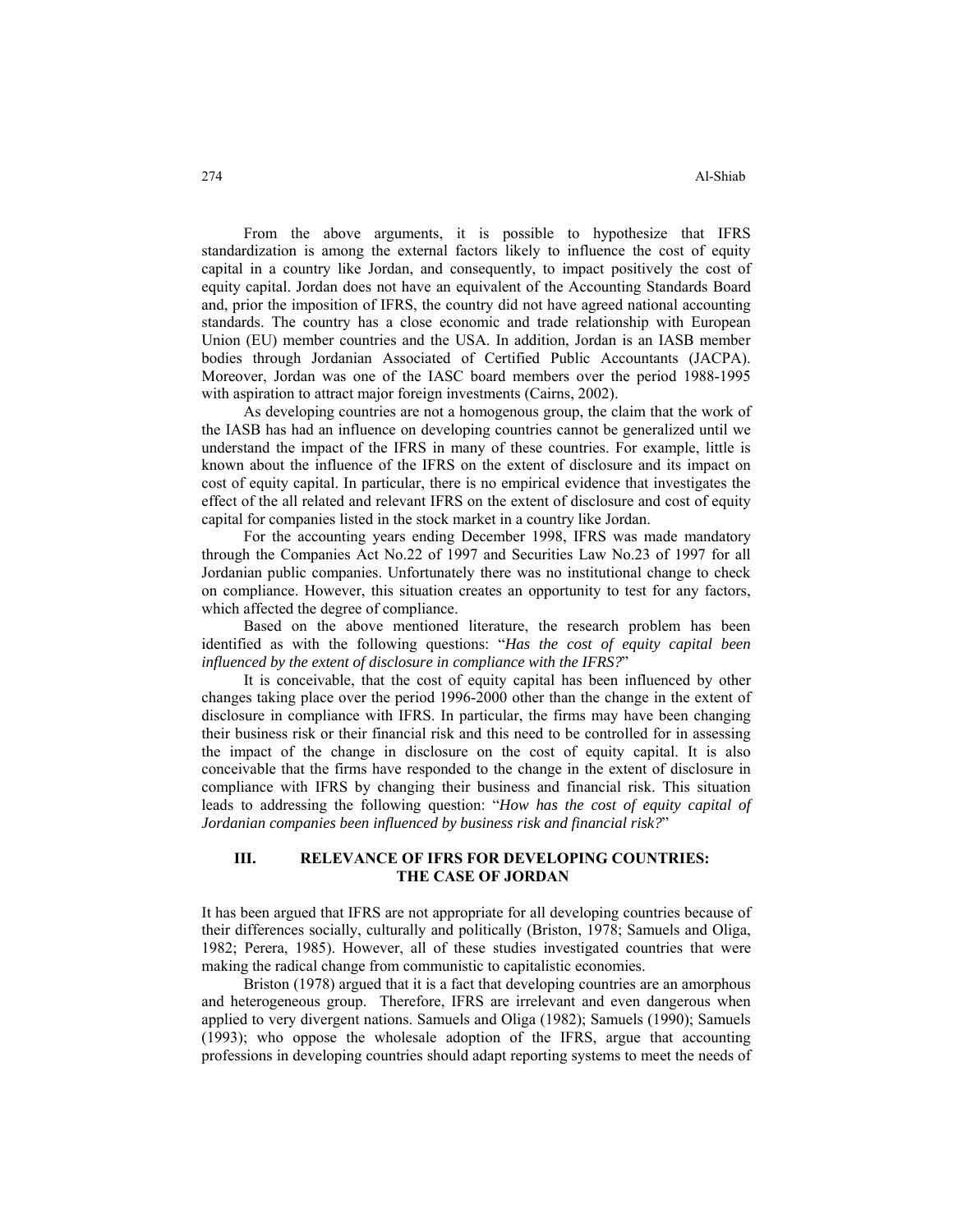the economic decision making of each nation, rather than compiling with an arbitrary international standard. They claim it is possible the two can be developed simultaneously, but the latter should not be seen as a substitute for the former.

According to (Samuels 1993), the adaptation of IFRS is an example of an attempt to develop a system that satisfies both the development of locally relevant standards while adopting foreign systems. Perera (1985) believes that because IASB standards are based on the experiences of developed countries they cannot be successfully applied to developing countries. They further add that developing nations have special problems because of weak financial management accounting systems; accountants with inadequate accounting knowledge, weak oversight of these accountants, deficient accounting training and research.

Cairns (1997) argued, on the other hand, that the different economic, social and legal considerations which have influenced accounting practices within nations do not necessarily result in different standards among nations and that countries are reaching the same conclusions irrespective of their different cultural backgrounds (or reaching different answers in spite of their similar cultural backgrounds). The adoption of the IFRS is supported by many researchers (Aitken and Islam, 1983; Turner, 1983; Merei, 1985; Belkaoui, 1988; Cairns, 1990). They argued that the rationale behind such an adoption strategy may be to (a) reduce the set-up and production costs of accounting standards, (b) join the international harmonization drive, (c) enable its profession to emulate well-established professional standards of behavior and conduct, and (d) legitimize its status as a full-fledged member of the international community.

Jordan suffered from the lack of experience in developing national GAAP, an acute shortage of financial and manpower resources and a lack of legal procedures for financial disclosure. This situation is common with most developing countries that implemented IFRS as an alternative to undertaking the expensive burden of developing a national GAAP. Ashbaugh (1997) gave reasons why firms adopted IFRS. She found in her study that IFRS was more restrictive in respect accounting measurement choices in 16 of the 17 countries she examined and required more disclosures than Foreign-GAAP in every country, concluding that firms adopting IFRS were meeting higher recognition and disclosure standards than required under their domestic GAAP. Ashbaugh also compared foreign firms that adopted IFRS to those that choose Foreign-GAAP using a logit analysis. She found that the probability of adopting IFRS was higher for firms in countries with lower disclosure requirements. Her study found that, after controlling for firm size and the number of markets a firm was listed, the rigorous accounting principles that IFRS demands increased companies' access to capital.

Several academic accountants argue that IFRS is irrelevant for developing countries because of the size and dominance of the public sector (Briston, 1978; Samuels and Oliga, 1982; Perera, 1985). The situation in Jordan has been dramatically changed, however, by the move to privatization. Since the private sector has already taken over most businesses, this argument doesn't hold for Jordan. However, still the argument of IFRS being irrelevant may not be valid especially in the absence of empirical evidence. For example, in a country like the UK the public sector, in such institutions as the National Health Service (NHS), is a significant part of the economy. In Switzerland there are significant public sector owned enterprises. In these countries the public sector operates as a private business making a return on capital which means that the IFRS may be still relevant to them as well.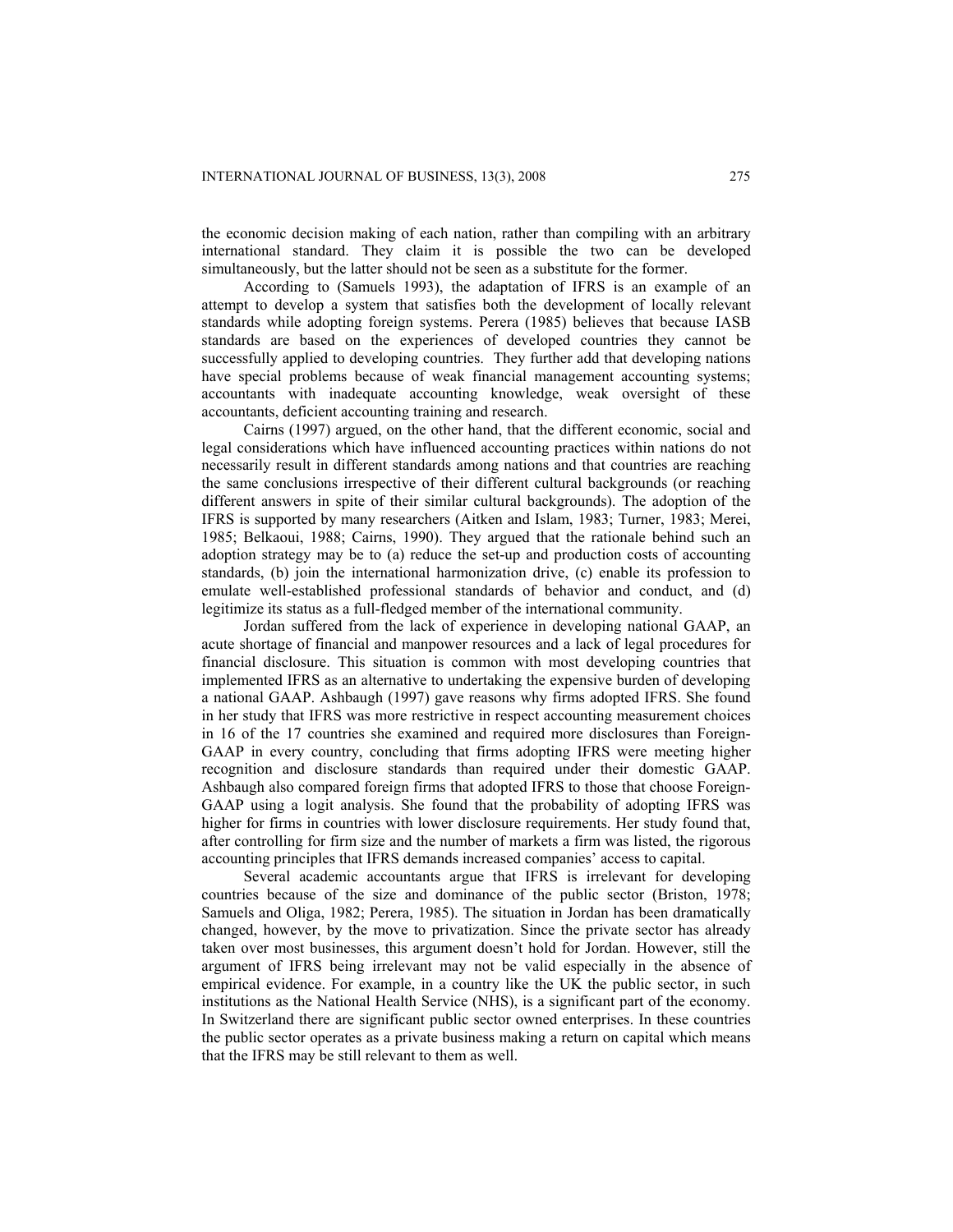In capitalist economies, an active capital market is essential for allocating resources and promoting economic growth. A prerequisite for any capital market is confidence that prices are fair. Fair prices can only come about if both buyers and sellers are equally well informed. IFRS provides this information and at low cost to the Jordanian economy, an issue that will be investigated in this study.

Therefore, there is general agreement that useful accounting reports and appropriate accounting and auditing standards are essential for the development of the capital market and the economy itself (Mahon, 1965; Scott, 1968; Staking and Schulz, 1999). Jordan, on the other hand, never had a system for producing its own national GAAP. Moreover, neither the Companies Acts nor the Amman Capital Market Laws specified the accounting standards to be applied by Jordanian companies. The Jordanian Association of Certified Public Accountants (JAPCA), however, recommended the adaptation of IFRS in 1990. But, the JAPCA did not have the legal power to force Jordanian companies to follow its recommendations. The Companies Law No. 22 of 1997 and Securities Law No. 23 of 1997 required from that companies under their supervision adopt the IFRS as the basis for Jordanian accounting practices. Furthermore, the Securities Law adopted international auditing and performance evaluation standards for all entities falling under the supervision of the Security Commission.

In addition, since 1988 Jordan is one of the IASB member developing countries that have experienced significant change in its economic strategy and policies. This has been achieved by signing different open trading agreements, such as the free trading agreement with the EU and the USA. For these changes in capital markets and trade to happen, reliable accounting is required. Given that the accounting profession in Jordan is still in an early stage of development and is therefore incapable of developing its own standards within a reasonable time period, IFRS should be adopted by default. This would enable the accounting profession in Jordan to concentrate on more fundamental matters such as disclosure of financial information, valuation methods, poor internal control, lack of management accounting concepts, incomplete and inaccurate late records, un-auditable systems and lack of comparability of financial statements.

# **IV. EMPIRICAL LITERATURE REVIEW**

A major link between economic and financial theory and contemporary accounting thought is the notion that a firm's commitment to greater disclosure should lower costs of capital that arise from information asymmetries. Information asymmetries create costs by introducing adverse selection into transactions between buyers and sellers of a firm shares. A commitment to increased levels of disclosure reduces the possibility of information asymmetries arising either between the firm and its shareholders or among potential buyers and sellers of firm shares. This, in turn, should reduce the discount at which firm shares are sold, and hence lower the costs of issuing capital (Diamond and Verrecchia, 1991; Baiman and Verrecchia, 1996; Levitt, 1998).

On the other hand, the extent to which firms benefit from increased disclosure remains a controversial issue in the absence of significant empirical evidence. Several models of asset pricing suggest that increased disclosure reduces the cost of equity capital, but little empirical evidence exists to support these claims. This absence of evidence fuels an ongoing debate among practitioners regarding the benefits of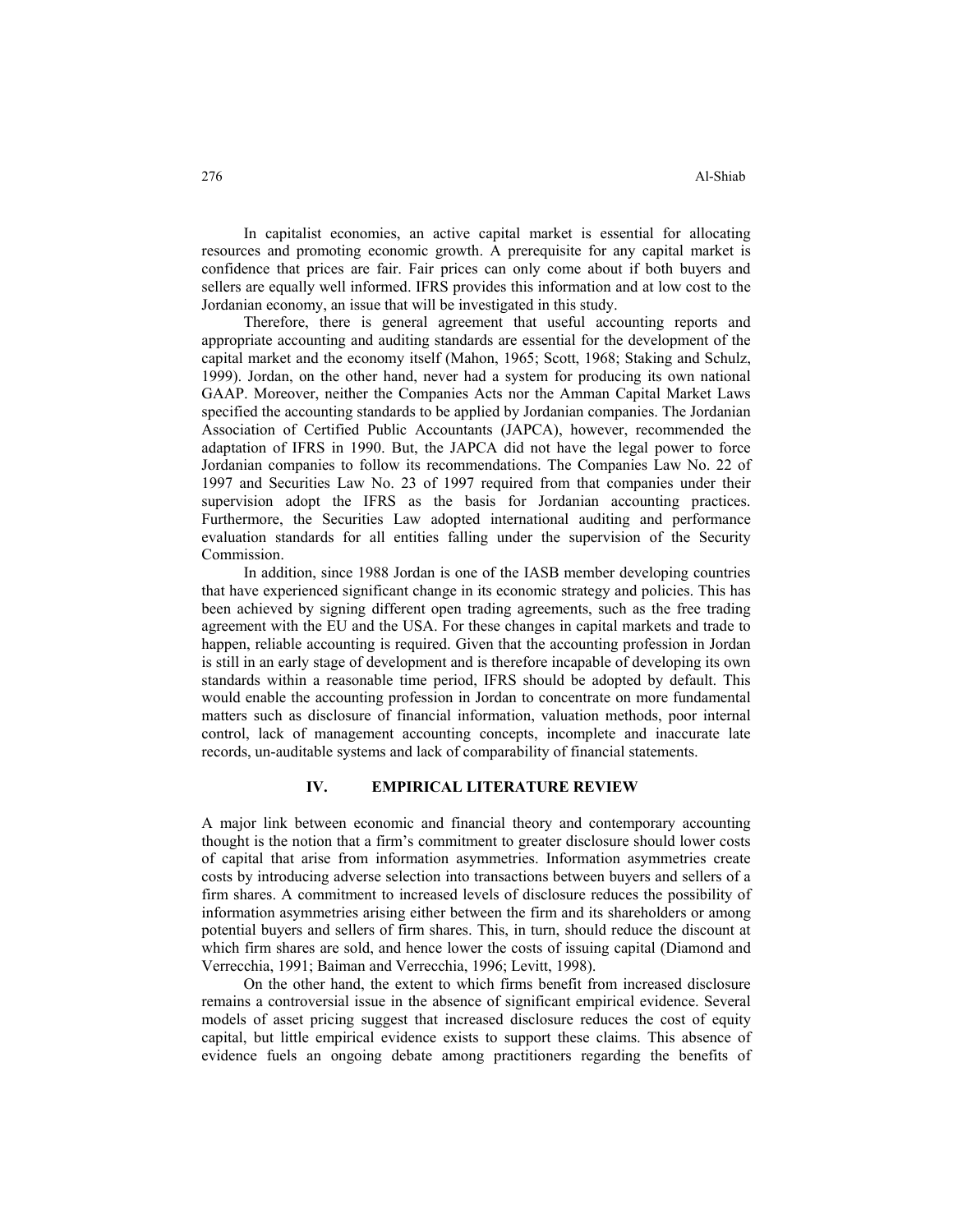enhanced disclosure. For example, the Special Committee on Financial Reporting of the American Institute of Certified Public Accountants (AICPA, 1994) (i.e. Jenkins Committee) states that an important benefit of greater disclosure is a lower cost of equity capital. In this regard, (Huddart et al., 1999) argues that the choice of full disclosure is robust even in the absence of cost of capital considerations. Verrecchia (1999) explaining (Huddart et al., 1999) argues broadly saying:

> *"…full disclosure may result even in the presence of an entrepreneur/managers of the firms who exploit shareholders through unrestricted insider trading, because it is likely to achieve the greatest market depth (P.282)."*

In rebuttal, the Financial Executive Institute (Berton, 1994) argues that the enhanced disclosure called for in the Committee's report are targeted to keep stock traders from creating price volatility, thereby increasing risk and leading to a higher cost of equity capital. This argument was also supported by (Ball, 1995; Barth et al., 1999).

Ball (1995), on the other hand, observed that international harmonization of accounting standards is not necessarily a desirable goal. He points out that multiple users of accounting information have multiple objectives and that country-specific GAAP evolves in a political process balancing country-specific economic environments, users, and objectives. Barth et al. (1999) produced some direct evidence that the cost of capital does not always decrease when standards are harmonized. Their results suggest that regulators and standards-setters should exercise caution in their harmonization efforts. The fundamental point of their argument is that if one increases public disclosure, and increased public disclosure has the collateral effect of making private information acquisition less costly, then more disclosure can make markets more or less liquid. This, in turn, implies a lower or higher cost of capital. The reason for this result is clear; the direct effect of more disclosure is that generally it makes markets more liquid. However, when acquiring private information is costly, the proportion of informed investors is endogenous. If a collateral effect of public disclosure is to make private information acquisition cheaper, then it is conceivable that more disclosure results in more private information acquisition, which, in turn, may result in less liquid markets.

Theoretical research supporting a negative association between disclosure level and the cost of equity capital has followed two related thrusts. The first is that greater disclosure enhances stock market liquidity thereby reducing cost of equity capital either through reduced transactions costs or increased demand for a firm's securities (Demsetz, 1968; Copeland and Galai, 1983; Glosten and Milgrom, 1985; Amihud and Mendelson, 1986; Diamond and Verrecchia, 1991; Verrecchia, 1996; Barth et al., 1999; Huddart et al., 1999). Amihud and Mendelson claim that the cost of equity capital is greater for securities with wider bid-ask spreads because investors demand compensation for added transactions costs. By disclosing private information, firms can reduce the adverse selection component of the bid-ask spread and reduce their costs of equity capital. Diamond and Verrecchia, suggested that greater disclosure reduces the amount of information revealed by a large trade thereby reducing the advance price impact associated with such trades. As a result, investors are willing to take larger positions in a particular firm's stock than they otherwise would. This increases the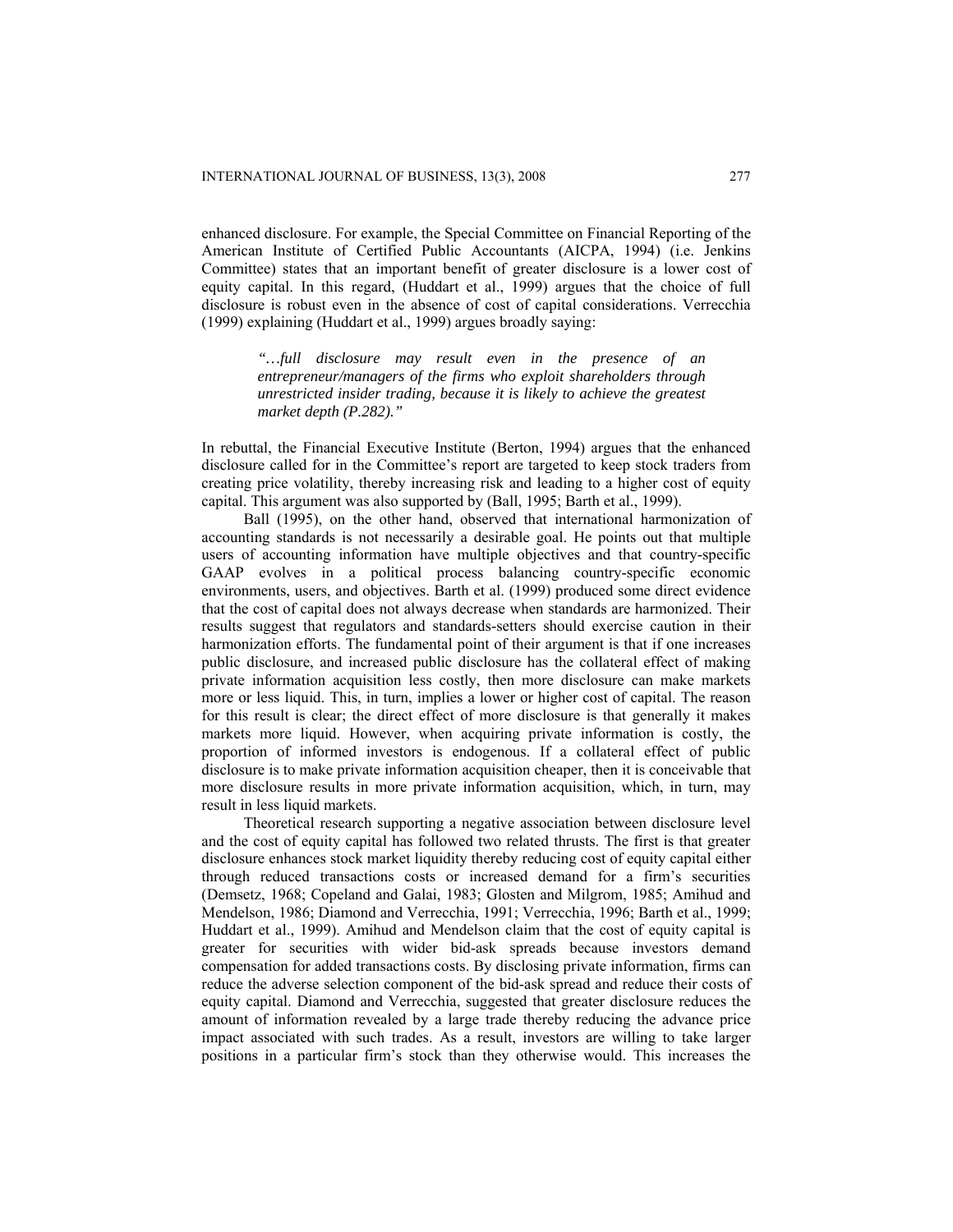demand for the firm's securities and raises the current price of the firm's stock, thus reducing the cost of equity capital.

The second stream of research suggests that greater disclosure reduces estimation risk arising from investor's estimates of the parameters of an asset's return or payoff distribution. That is, greater uncertainty exists regarding the "true" parameters when information is low. If the estimation risk is non-diversifiable, investors require compensation for this additional element of risk (Klein and Bawa, 1976; Barry and Brown, 1985; Coles and Loewenstein, 1988; Handa and Linn, 1993; Coles et al., 1995; Clarkson et al., 1996). Barry and Brown (1985); Handa and Linn (1993); Coles et al. (1995) used a Bayesian Approach, which provides a predictive distribution that reflects investor uncertainty about the true parameters of risk. They concluded that estimation risk is non-diversifiable, is not reflected in the traditional CAPM formula for market beta (which is derived under the assumption that the parameters of the distribution are known) and that estimates of market beta are systematically too low for low information securities because market beta fails to incorporate estimation risk.

Clarkson et al. (1996) state that estimation risk has a significant non-diversifiable component, if resolution of uncertainty about low information securities affects the return earned on a market portfolio. They also argued, however, that the breadth of modern securities markets allows the correlation of returns, induced by the resolution of uncertainty, to be diluted to the point that any non-diversifiable component of estimation risk is immaterial. Nevertheless, they concluded that the extent of the impact of estimation risk remains, fundamentally, an empirical question.

In their theoretical argument, (Baiman and Verrecchia, 1996) have established a link between the liquidity needs of the capital markets, the optimal level of disclosure, the cost of capital, agency costs, and insider trading; in a model in which the costs and benefits associated with disclosure are endogenous. It is assumed, however, that the nature of the capital market is characterized by the potential liquidity needs of investors from whom capital is raised. Baiman and Verrecchia argued that market illiquidity and cost of capital fall because more disclosure encourages investment by individuals who may have future liquidity needs. Thus, as investors potential liquidity needs increase and the optimal level of disclosure increase; the liquidity of the market increases, the cost of capital decreases, the expected profits of insider trading decrease, and the manager's residual moral hazard problem increases leading to decreased efficiency. Hence, their analysis predicted a direct relationship between the use of such contracts, the market's potential liquidity needs, and the observed level of disclosure.

Although existing empirical research tends to support a negative association between disclosure level and cost of equity capital, the authors of the Jenkins Committee Report (1994, P.38) admit that the evidence to date does not present "*an empirical case that informative disclosure lowers the cost of capital*." This is because prior research has examined the impact of disclosure on variables that are expected to be positively related to cost of equity capital and not on cost of equity capital itself (Frankel et al., 1995; Healy and Palepu, 1995; Healy et al., 1995; Welker, 1995).

Empirically, little is known about the impact of increased disclosure on cost of equity capital in both developing and developed countries. This study is an attempt to makeup for the lack of research in this field of accounting and finance. I will begin with a review of the relevant literature in chronological order.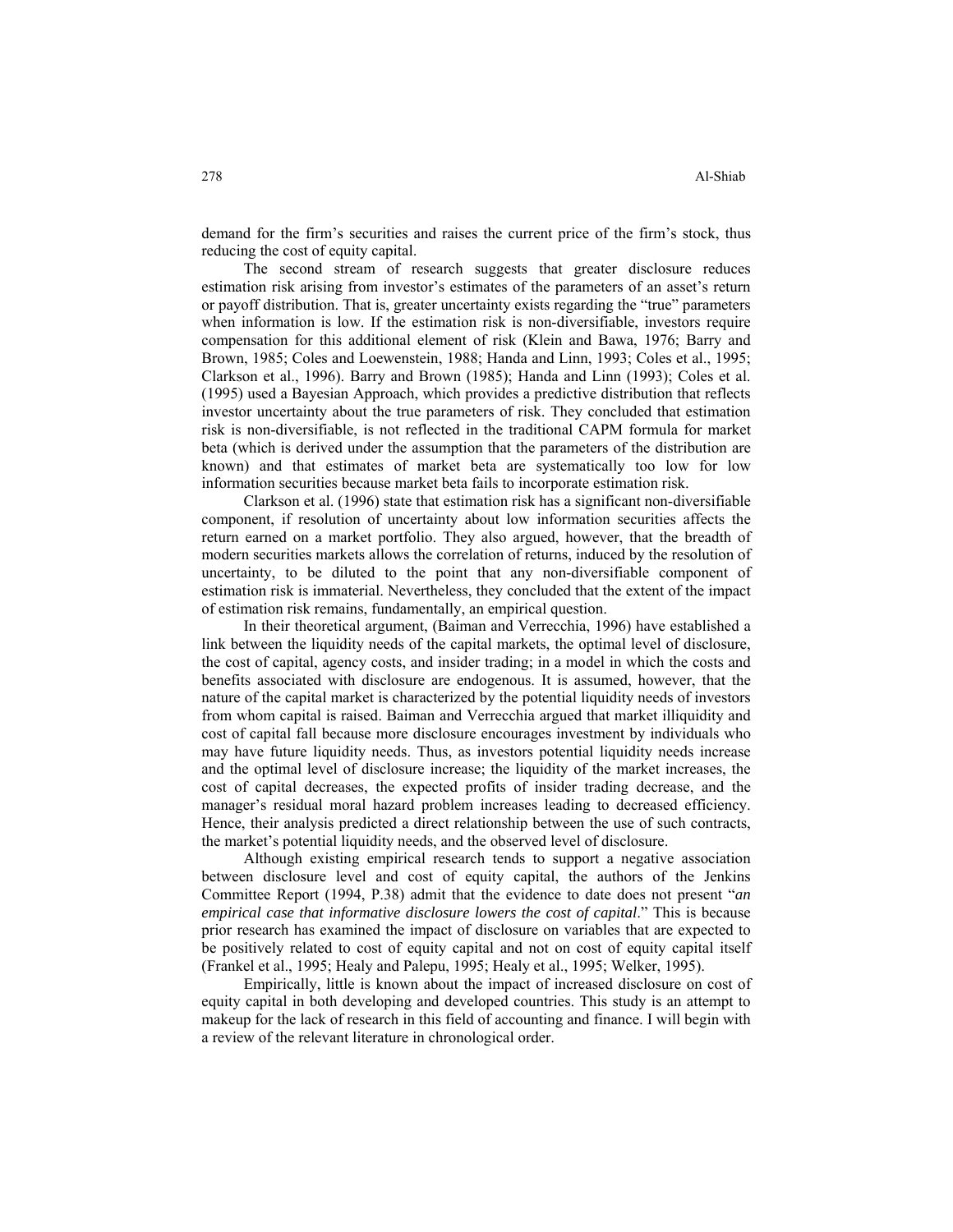Firth (1984) examined whether the amount of voluntary disclosure in corporate annual reports of 100 manufacturing companies in the U.K selected from 1000 largest companies in 1977 was linked to the assessment of stock market risk. Specifically, the level of disclosure, derived from a weighted disclosure index consisting of a list of 48 items, was examined to see if it was associated with systematic risk measured by beta (β), unsystematic risk measured by variance of residuals  $(\sigma^2 \theta)$ , and total return risk measured by variance of returns  $(\sigma^2R)$ . Estimates of these risk measures were calculated from the Market Model. The study involved regressing measures of leverage, earnings beta, size, dividend yield and disclosure on measures of security risk.

No evidence of the disclosure score was found for having any impact on the level of systematic risk (β). Firth argues that although greater amounts of disclosure may be of use to the users of accounts, it is not because of assessing present and future levels of systematic risk. Moreover, his study also showed that the amount of disclosure had no impact on unsystematic risk ( $\sigma^2$ e) and variance of return ( $\sigma^2$ R). Such results are interesting, however, since its providing empirical evidence that there is no impact of disclosure on the cost of capital.

Botosan (1997) examined the association between the voluntary disclosure level as presented in the 1990 annual reports of a sample of 122 machinery industry U.S firms and the cost of equity capital by regressing firm-specific estimates of cost of equity capital on market beta, firm size and a self-constructed measure of disclosure level. The selection of items included in the weighted index for measuring the extent of disclosure were those items identified by investors and financial analysts as useful in investment decision making.

This empirical study provided direct evidence of an association between the cost of equity capital and disclosure level, and an indication of the magnitude of its effect. Holding cross-sectional variation in market beta and firm size were kept constant, a negative association between cost of equity capital and voluntary disclosure level for firms that attracted a low analysts following was reported. For firms with a high analyst following, however, no evidence of an association between measure of disclosure level and cost of equity capital was observed. She referred such result to the reason that the disclosure measure was limited to the annual report and accordingly might not provide a powerful proxy for overall disclosure level, since analysts play a significant role in the communication process.

Sengupta (1998) investigated the association between an industrial firm's overall disclosure quality ratings and its cost of debt financing, which could be seen as an extension of (Botosan, 1997) study in investigating the consequences of increased disclosure quality. The study eliminated the banking and insurance industries, since it believed that their financing decisions are affected by somewhat different factors than those of the industrial firms. A measure of a firm's overall disclosure quality was obtained from the annual volumes of the Report of the Financial Analysts Federation Corporate Information Committee.

By adopting multiple linear regression models, the study provided evidence that both measures of cost of debt employed were negatively associated with the disclosure ratings, after controlling for other potential determinants of a firm's cost of debt. Firms that were rated favorable by financial analysts for the degree of detail, timeliness and clarity of disclosures were perceived to have a lower default risk premium and were rewarded with a lower cost of borrowing. Sengupta (1998) argued that the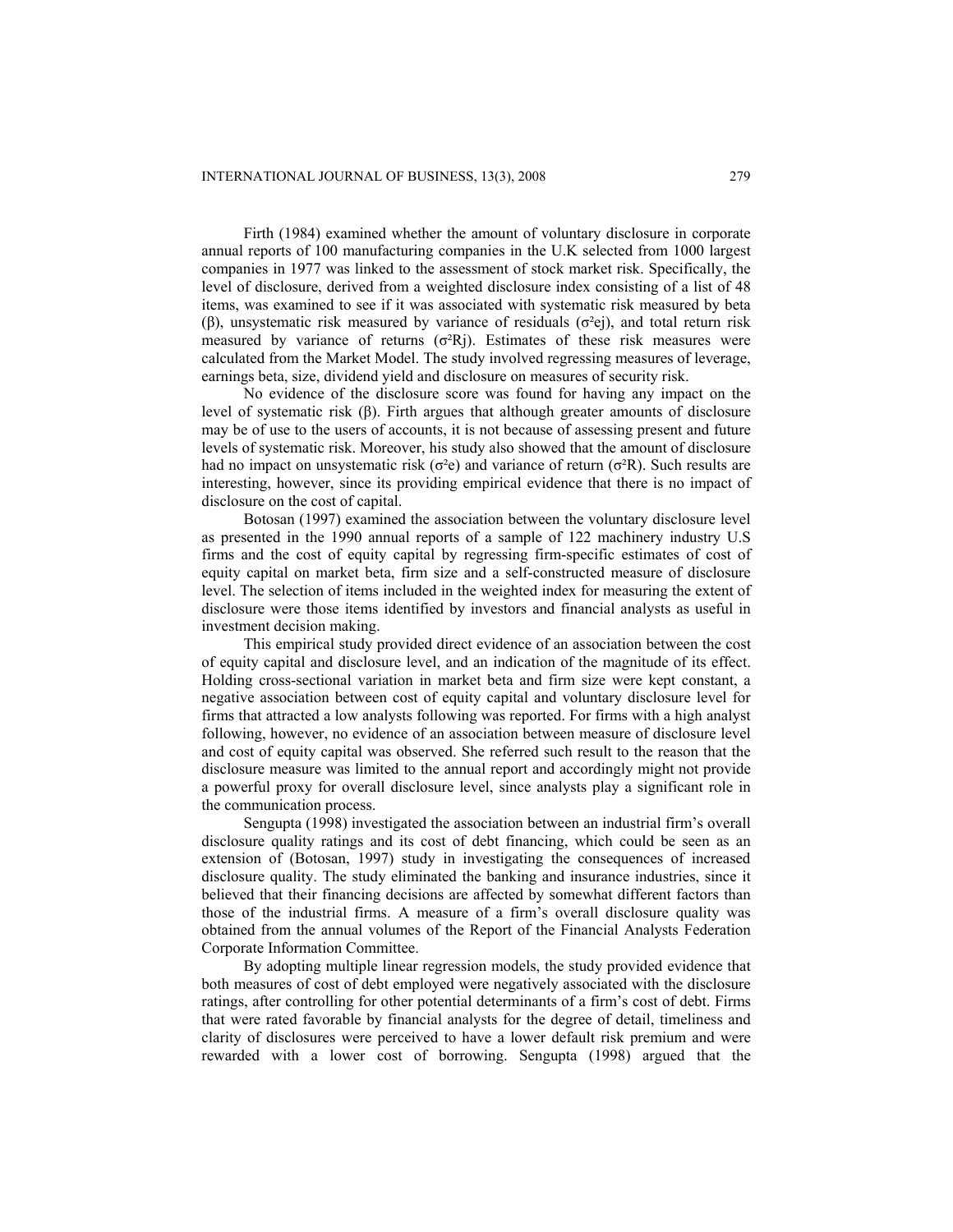consequences of disclosure quality, therefore, were broader than a focus on equity issues alone could reveal. In addition, the findings also indicated that the relative importance of disclosures was greater in situations where there was greater market uncertainty about firm as reflected by the standard deviation of daily stock returns.

Richardson and Welker (2001) explored the relationship between financial and social disclosure and the cost of equity capital for a sample of 225 Canadian firms' observations financial reports from 87 different firms from the years ending 1990, 1991 and 1992. Richardson and Welker (2001) empirical measures of financial and social disclosure were drawn from the joint Society of Management Accountants of Canada (SMAC) / University of Quebec at Montreal (UQAM) ranking. In addition, the study followed (Botosan, 1997; Botosan and Plumlee, 2000; Gebhardt et al., 2000), for estimating the cost of equity capital using an accounting based valuation model developed in (Edwards and Bell, 1961; Feltham and Ohlson, 1995; Ohlson, 1995).

To test whether the financial and social disclosure scores were valid measures of these disclosures, (Richardson and Welker 2001) ran the regression between financial disclosure and firm size, financial performance, leverage, and financial analysts. Their results revealed that each of the variables, except financial performance, exhibited a significant and positive relation with financial disclosure, a result consistent with past literature. Moreover, a regression model was employed for testing the relationship between social disclosure scores with firm size, industry membership, financial performance, leverage, and analyst following (measured by the number of analysts making 1-year earning per share forecasts. The results were encouraging because the measures of disclosure appeared to be related to the same variables that were indicated in the preceding literature.

As it was found that risk premium was negatively related to the number of analysts following a firm and positively related to leverage (Gebhardt et al., 2000), this study included these variables as control variables in testing the relation between cost of equity capital and financial disclosure and social disclosure. Consistent with prior empirical research, this study found a significant negative relationship between financial disclosure and cost of equity capital for firms with low analysts following; agreeing with (Botosan, 1997) that the relationship with social disclosure was significantly positive.

Clearly, in spite of the regulatory and theoretical support for increased disclosure by firms, direct evidence of a negative empirical relation between disclosure levels and the cost of capital is limited and mixed (Botosan, 1997; Botosan and Plumlee, 2000; Richardson and Welker, 2001) on cost of equity capital, and on the cost of debt (Sengupta, 1998). Aside from the difficulties of measuring the cost of capital directly and estimating this relationship, one potential explanation for the mixed empirical results was argued by (Richardson and Welker, 2001); who indicated that if there is little variation in the information disclosed due to effective regulations, or if analysts routinely generate information independently of the firms' own disclosures, then the power of empirical tests will be significantly reduced. For example, (Botosan, 1997; Richardson and Welker, 2001) documented a statistically significant negative relation between the level of financial disclosure and cost of equity capital for their samples of USA and Canadian firms. This relationship held only for a subset of their sample that was characterized by a limited analyst following.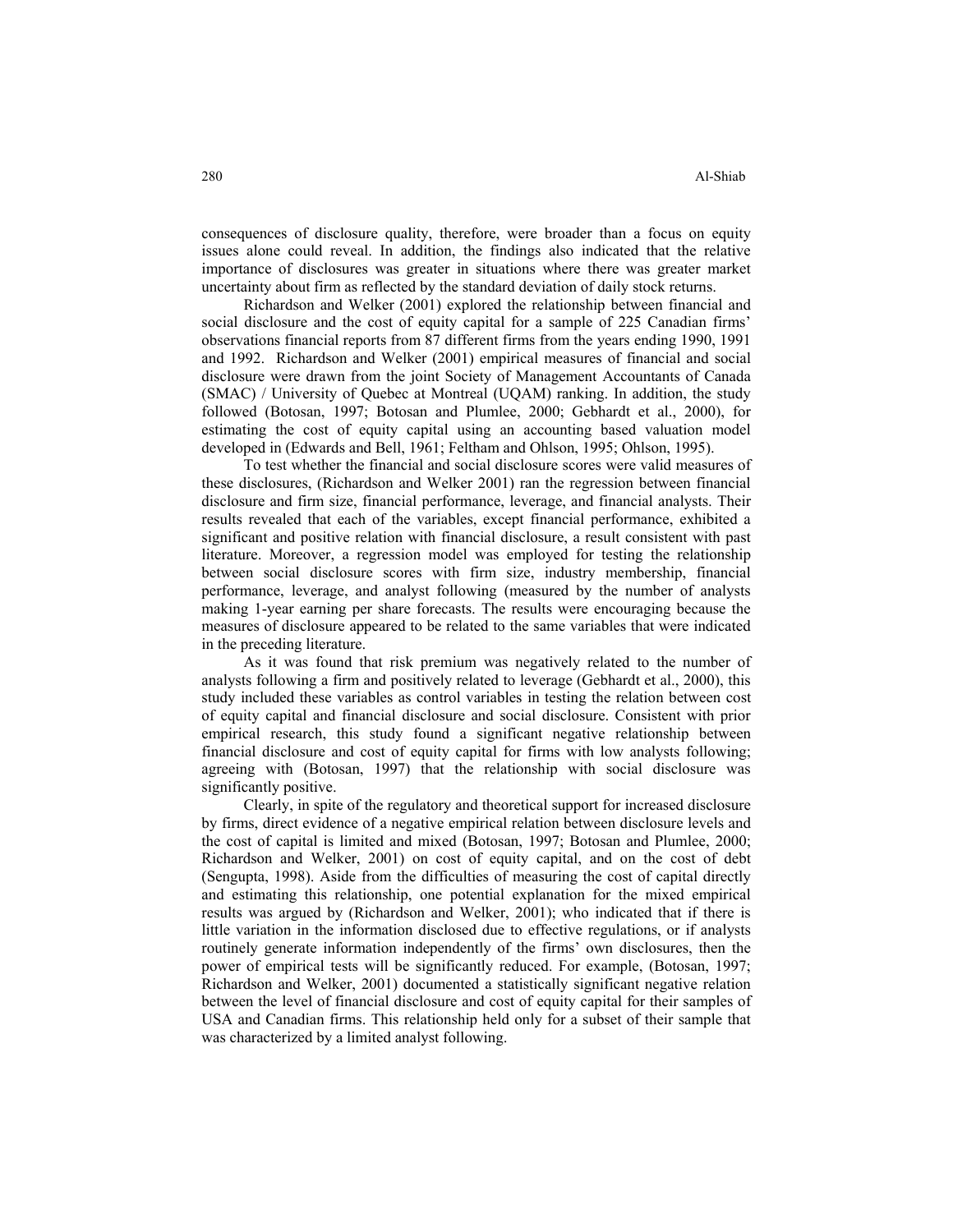A better test of the relationship between corporate information disclosures and the cost of equity capital is possible by choosing markets and information sets where corporate disclosure plays a larger role in market valuations. Such a relationship will be tested in Jordan, a developing country, with a history of loose and vague financial reporting requirements before adopting fully the IFRS in 1998. This situation created an ideal environment for testing the possible impact of disclosure in compliance with IFRS on the selected  $\text{JIC}_\text{S}$  cost of equity capital, an issue that has not been empirically tested before neither in developed nor in developing countries.

Investigating such issue, however, Botosan (1997) and Michael et al. (2001) made clear that business risk and financial risk are the major factors which should be controlled in exploring the issue whether there is an association between the cost of equity capital and the extent of disclosure.

Business risk is the variability of a firm's operating income, before subtracting interest payments. This is can be found by examining the dispersion of returns for all equity capital structure. This dispersion is caused by business related factors, such as the characteristics of the industry and the competitive advantage possessed by the firm within the industry. This risk will be influenced by factors such as the variability of sales volumes or prices over the business cycle, the variability of input costs, the degree of market power and the level of growth. Business risk is determined by general business and economic conditions (Botosan, 1997; Michael et al., 2001). On the other hand, financial risk is the additional variability in returns to shareholders that arises because of the debt of the financial structure. The increasing proportion of debt raises the firm's fixed financial costs. At high gearing levels there is an increased probability of the firm not only failing to make a return to shareholders, but also failing to meet the interest cost obligation, and thus raising the likelihood of insolvency (Arnold, 1998).

Brealey and Myers (2000) argued that the cost of capital is a hurdle rate for capital budgeting decisions. It depends on the business risk of a firm's investments. The risk of a common stock reflects the business risk of the real assets held by the firm. But shareholders also bear financial risk to the extent that the firm issues debt to finance its real investments. The more a firm relies on debt financing, the riskier its common stock is. Borrowing is said to create financial leverage or gearing. Financial leverage does not affect the risk or the expected return on the firm's assets, but it does push up the risk of the common stock and leads the stockholders to demand a correspondingly higher return.

Hamada (1972) originally showed that there is a linear relationship between a firm's beta and the leverage of the firm (the amount of debt in its capital structure). He discussed the relationship between the beta of the common stock and leverage of the firm in a world with and without taxes. He concluded that leverage increases the risk of equity in both cases. However, he added, that corporate taxes increase the equity beta less rapidly. This occurs because, under taxes, the government shares in the risks of the firm through its claim on taxes.

Therefore, the study concerns measuring how the cost of equity capital has responded to the move to IFRS taking into account the other factors; financial risk and business risk which should be controlled.

Many studies have investigated the correlation between leverage and some a variety of different factors. According to (Milton and Raviv, 1991), the consensus is that leverage increases with fixed assets, non-debt tax shields, investment opportunities,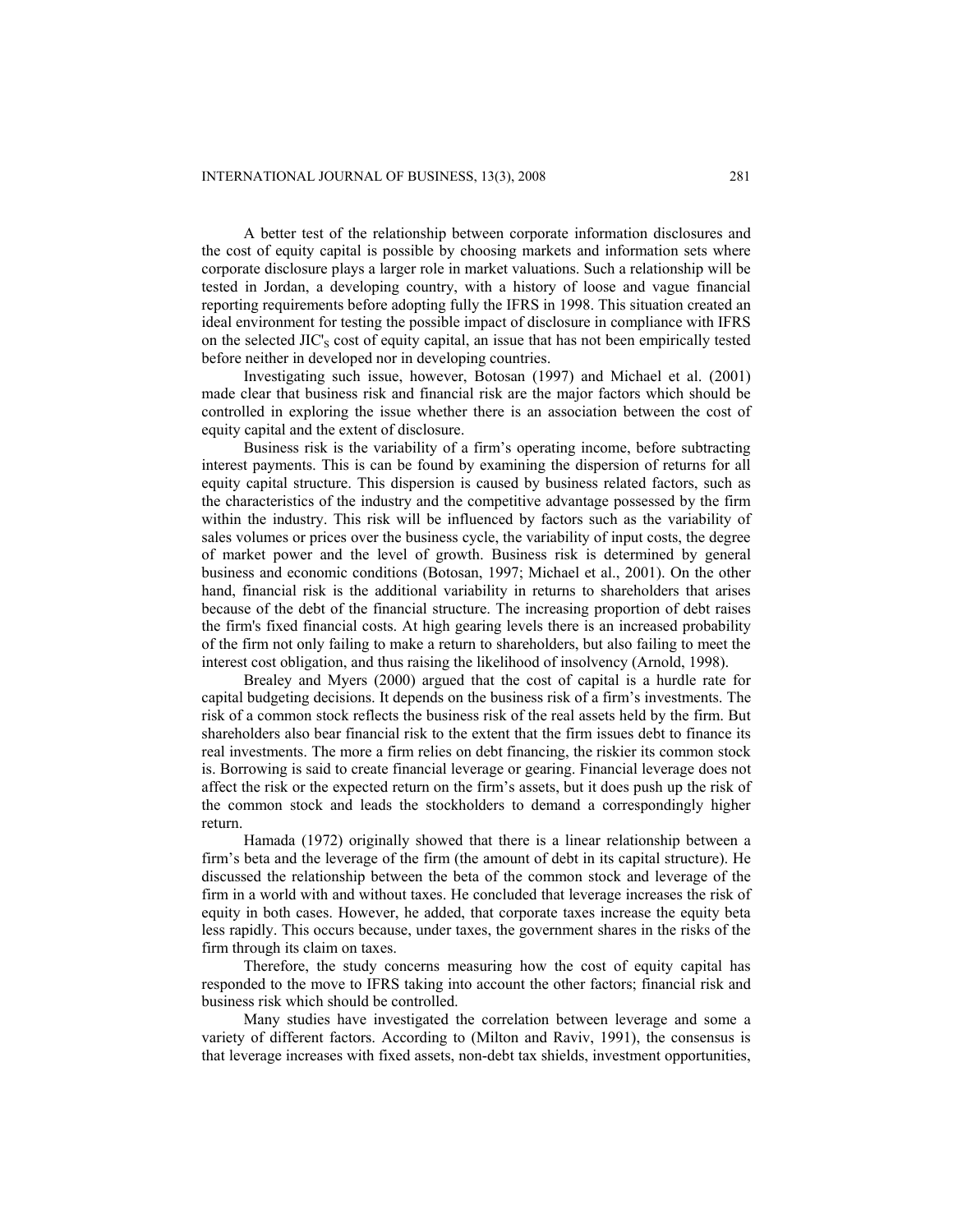and firm size; and decreases with volatility, advertising expenditure, the probability of bankruptcy, profitability and uniqueness of the product. Tangibility of assets, the market-to-book ratio (usually thought of as a proxy for investment opportunities), firm size, and profitability have been seen most consistently as being correlated with leverage in previous studies (Myers, 1977; Myers and Majluf, 1984; Long and Malitz, 1985). However, this study will investigate the association between leverage as a proxy for financial risk and the cost of equity capital, which has not been considered in the context of disclosure to the best knowledge of this researcher. However, the leverage ratio as a proxy for the financial risk of the firm has been adopted by previous empirical studies (Patton and Zelenka, 1997). In addition, the association between company size as a proxy for the business risk and the cost of equity capital have been investigated in a number of studies (Botosan, 1997; Michael et al., 2001).

## **V. SIGNIFICANCE OF THE STUDY**

This is the first study addressing the issue of the impact of IFRS on the extent of disclosure and the cost of equity capital hoping it will contribute to a better understanding of the situation in Jordan. It is important to understand the impact of imposing IFRS on a developing country like Jordan, which suffers from vague disclosure laws and limited compliance to those laws. It could be added that this impact is increased when a country's economy depends heavily on trade with neighboring countries and foreign investment; an issue that is not part of this study.

Studies examining the impact of IFRS on extent of disclosure and as a result the financial consequences of that impact in various countries, developed and developing, are important. That is because they can help to identify whether or not such standards, which attempt to reduce differences in financial reporting and disclosure practice among countries, are succeeding. Success would mean that increasing disclosure would result in lower cost of equity capital.

Furthermore, an analysis of the effectiveness of IFRS adoption on the cost of equity capital could be useful to regularity authorities. It would then be possible to more easily select an appropriate course of action when setting up or modifying existing regulations.

## **VI. RESEARCH METHODOLOGY**

The purpose of this study was to determine empirically whether adopting IFRS by JIC's listed on ASE has influenced its cost of equity capital. Therefore, the research methodology was structured as follows; first, scope of the study; second, disclosure index development; third, cost of equity capital estimation, fourth, vector error correction (VEC) model and specifications used.

# **A. Scope of the Study**

This is a case study that will assess the impact of IFRS through an investigation of the cost of equity capital in Jordan. Firstly, Jordan is a Middle Eastern country with an open economy, especially to the EU and the USA. Secondly, the Amman Stock Exchange is growing rapidly and this creates a possibility of testing the cost of equity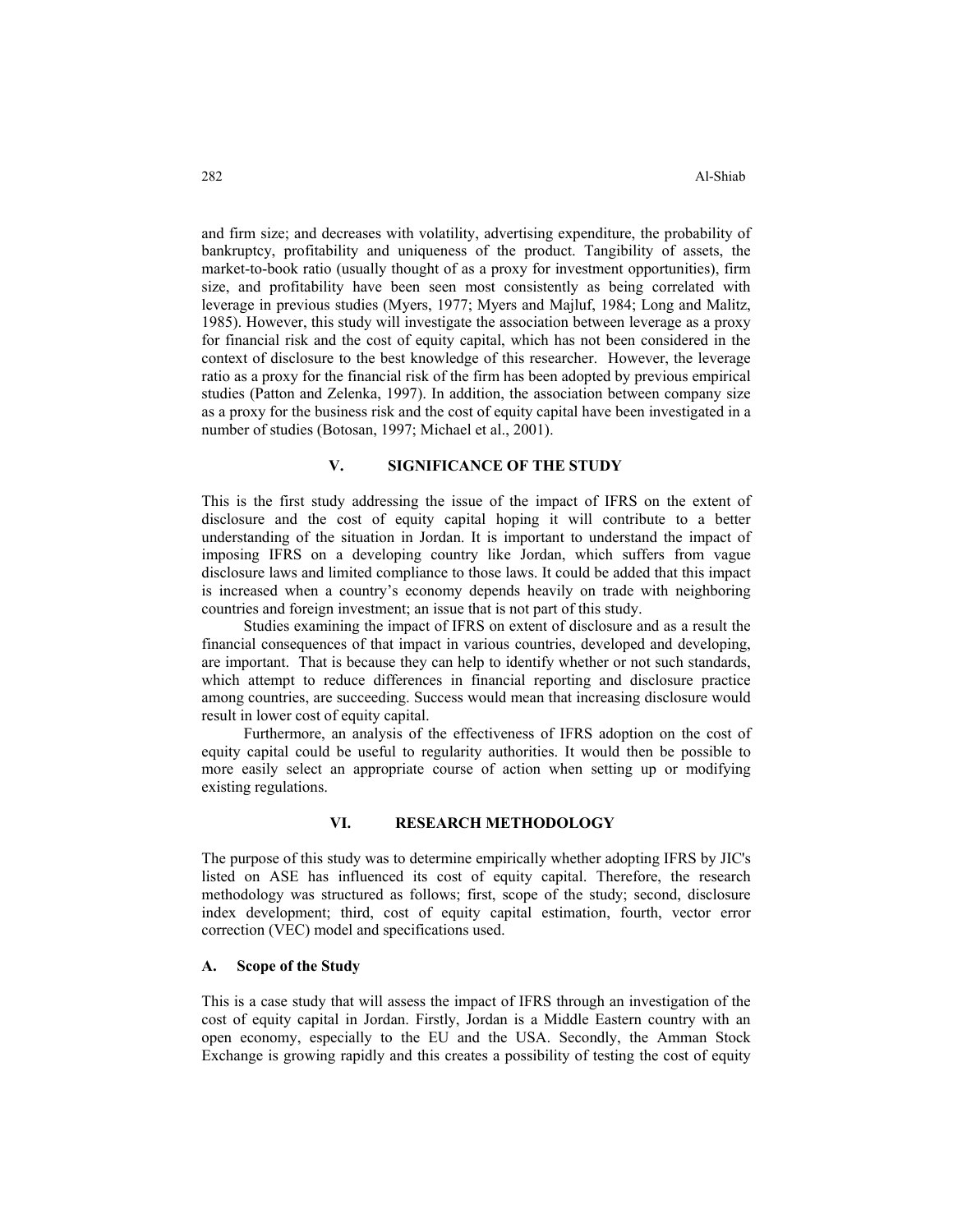capital. Thirdly, however, little is known about the impact of the extent of disclosure in compliance with IFRS on the cost of equity capital not only in developing countries but also in developed countries as well. Fourthly, the sudden imposition of IFRS by the Jordanian companies Act and the accompanying Securities Law has created an opportunity for testing the effect of disclosure on the cost of capital.

To achieve the purpose of the study, a sample of the JIC'S was selected. These companies were operating for the five years period 1996-2000. They all had to have a full set of company accounts and they had to have been continuously traded over the entire period.

Having chosen a sample of companies, it was vital to assess which particular IFRS standard was relevant to which particular company. For example, IFRS related to consolidate financial statements would be rarely relevant because groups of companies are unusual in Jordan. However, there is always some ambiguity as to whether a standard or item is relevant or not, so some choices had to be made. This clearly affects the interpretation on what degree of compliance has been achieved. Unfortunately, the result is that this important variable, the degree of compliance, cannot ever be perfectly measured.

This study was limited to the disclosure of information in  $\mathrm{JIC}_S$  annual reports. Although there are other sources of disclosure, companies' annual reports were used because, according to (Tai et al., 1990) actual disclosure may be assessed most accurately by this means. The years covered in this study were 1996, 1997, 1998, 1999 and 2000. These years were selected in order to study the impact, before and after, of the adoption of IFRS in Jordan on the first of September 1998 of the Securities Law No. 23 of 1997. Giner (1997) argued that the analysis of several years, instead of focusing on one year per company as most studies do, would provide stronger and more relevant results.

#### **B. The Disclosure Index**

An updated disclosure index was first developed; containing all the operated, related and relevant IFRS, to find out the extent of the JIC's compliance with IFRS. Each individual IFRS relevant to the period of the study was analyzed to create a list of disclosures required. It has to be noted that many of these standards have been revised, reformatted and combined into other standards over the years. This has been taken into account in this study. The number of IFRS considered in this study for developing the updated disclosure index, therefore, was 18 over the period 1996-1998 and 21 over the period 1999-2000. The disclosure index covering the period 1996-1997 contained 137 applicable items to the selected JIC's, while the disclosure indices covering the years 1998, 1999 and 2000 contained 186, 221 and 219 items, respectively. The selected items are those that were influenced by the following considerations: 1) Items had to be potentially relevant to a set of  $\text{JIC}_s$  that could be characterized in general as domestic manufacturing firms. 2) Each item had to be applicable to all the companies. 3) The items have been chosen so that it is easy to verify whether the company discloses it or not.

To measure this disclosure, the following procedure was used. 1) A disclosurescoring sheet was constructed. 2) The period to be covered was selected. 3) Selection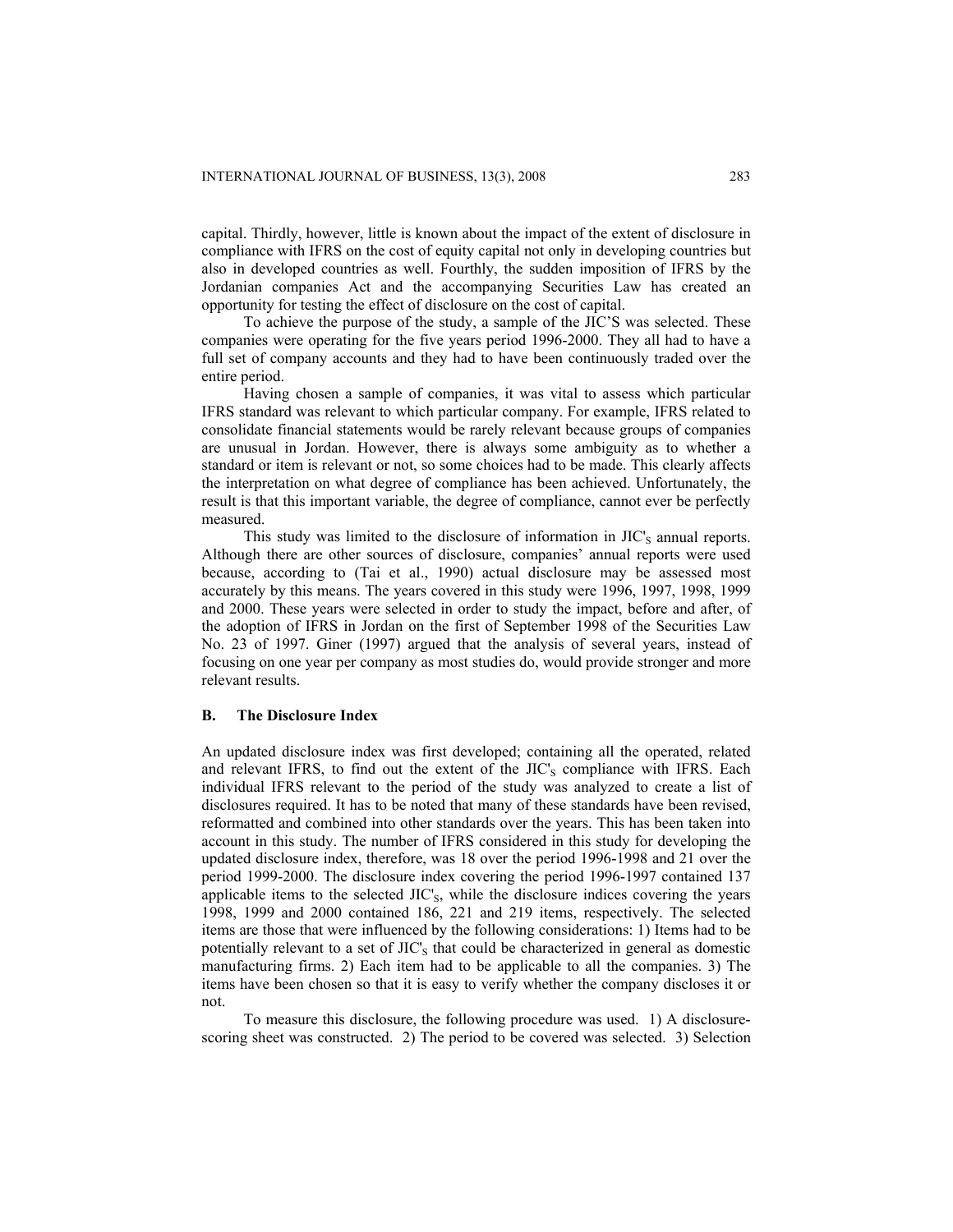of the JIC's listed on the Amman Capital Market during the period considered. 4) The scoring of the disclosure items. 5) Constructing a disclosure index.

The index used in this study was a modified unweighted index *"Partial Compliance (PC)*". The degree of compliance for each company, according to this approach, was measured by adding the degree of compliance for each standard. This implicitly gave equal weighting to each applicable standard and avoided the problem of unintentionally giving more weight to a standard with a larger number of items in the index. It gave equal weighting for each standard instead of equal weighing for each item as it was used in the unweighted approach by earlier studies.

The choice of area of accounting practice to be covered in this study was based upon the fact that Jordanian companies are small national companies comparing with those multinational ones. Furthermore, IFRS requirements concerning advanced accounting practices such as deferred tax, accounting for leases, inflation accounting, and so on are not considered in this study.

These procedures were designed to create the most accurate index possible. However, it must be pointed out, that developing this index was limited to those items where compliance was visible. The study inevitably ended up testing disclosure more than measurement, and accounting policy statements more than accounting practice. Therefore, while this index was the best approximation of compliance possible, it did contain its own biased. In particular, in measuring the extent of disclosure in compliance with IFRS, the study was reliant on the fact that companies were making clear statements of accounting policy and making them honestly.

#### **C. Estimating the Cost of Equity Capital**

One of the key hypotheses to be tested in this work is whether the introduction of IFRS had any influence on the cost of equity capital for Jordanian companies. To test this hypothesis requires a model of asset pricing. There are many models of asset pricing including the Capital Asset Pricing Model (CAPM), Arbitrage Pricing Theory or multifactor models and the (Fama and French, 1995). The CAPM is used in this study because it is the dominant model in the academic and professional literature. Moreover, industry regulators throughout the world have adopted it.

Under the CAPM model the central risk to a publicly traded security is the systematic (or non-diversifiable risk). Other forms of risk that can be diversified away do not require compensation by investors. In the equilibrium of this model this systematic or beta risk is priced by the market risk premium where this is the difference between the expected return on the market portfolio and the risk free rate. The product of the market risk premium and the beta constitutes the risk premium in the model. The total expected return on a security, or its cost of equity capital, is the sum of this risk premium and the risk free rate.

The CAPM shows that it is only a security's systematic risk, which is of interest to a well-diversified shareholder. The value of ß is, therefore, of key importance to the investor. The higher the systematic risk, the higher the return required by an investor. The major assumption of the CAPM is that the price of security *j* will adjust so that its expected return  $E(rj)$  is given by:

$$
E(r_j) = r_f + (E(r_m - r_f) \beta_j)
$$
 (1)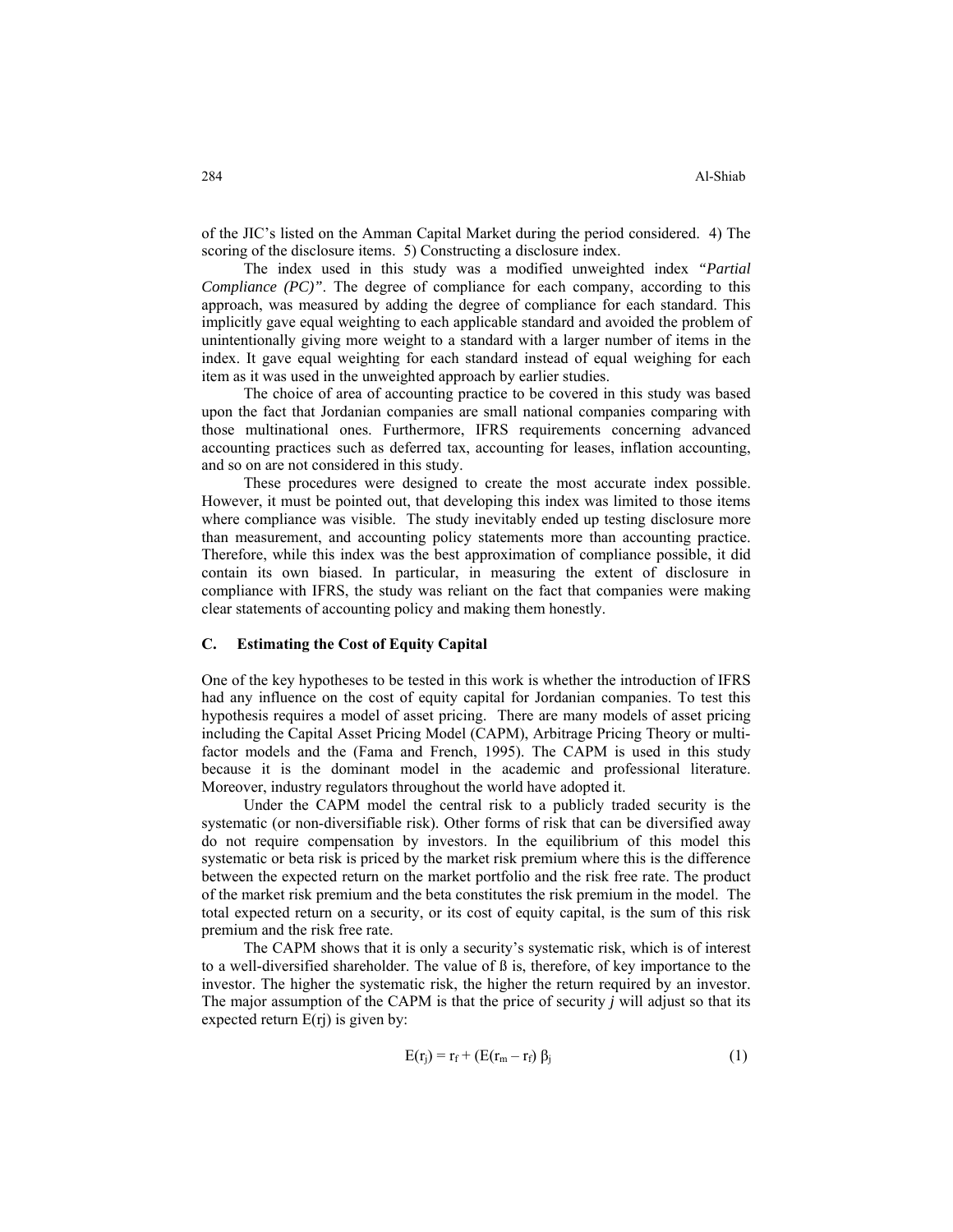where  $r_f$  is the risk-free rate of interest. The expected return depends linearly on the systematic risk ( $\beta_i$ ). The relationship between E(r<sub>i</sub>) and  $\beta_i$  is known as the Security Market Line (SML). The  $\beta$  of a security is the standardized covariance of a security's return with the market return on the market portfolio. Therefore:

Beta of security 
$$
_i = \text{Cov}(r_i, r_m) / \text{Var}(r_m)
$$
 (2)

To assess the impact of IFRS on the cost of equity capital, we need to look at its impact on the three components of the CAPM – the risk free rate, the market risk premium and beta. It is unlikely that IFRS will influence the risk free rate since this is will be determined by macroeconomic factors in Jordan and the world economy. For this reason IFRS only effects the risk premium of the cost of capital and it's two components.

It has proved to be difficult to estimate the impact of the IFRS on the market risk premium of Jordan. To estimate market risk properly it would require an accurate estimate of the expected rate of return on the entire market portfolio of Jordan stocks and the risk free rate. Unfortunately Jordan issued very few treasury bills over this period making a reliable estimate difficult. However, since the market risk premium was remarkably stable throughout the international community during this period, it was used as the market risk premium of this study.

This leaves beta as the only factor to be estimated. For this purpose, the Market Model was used. However because the CAPM always forces the beta of the market portfolio to be one, a security's beta was estimated against an international portfolio and not a Jordanian market portfolio. This methodology then enabled a test of the hypothesis to be made in the context of the international community. In other words, this study investigated whether the introduction of IFRS lead to a reduction in the cost of equity capital of Jordanian companies compared to other international companies.

The Market Model is a statistical model, which relates the return of any given security to the return of the market portfolio. The model's linear specification follows from the assumed joint normality of asset returns. For any security *i* we have:

$$
r_{ij} = \alpha_{ij} + \beta_j r_m + \varepsilon_{ij}
$$
 (3)

We assumed the  $\varepsilon_{ii}$  were uncorrelated random error terms with mean zero and constant variance  $\sigma^2$  (homoskedasticity and not hetroskedasticity)<sup>5</sup>. That is,

$$
E(\varepsilon_{ij}) = 0, \ \ \text{Var}(\varepsilon_{ij}) = \sigma^2, \ \text{Cov}(\varepsilon_i, \ \varepsilon_j) = 0
$$

where  $r_{ij}$  and  $r_m$  are the period-t returns on security *i* and the market portfolio, respectively, and  $\varepsilon_{ij}$  is the zero mean disturbance term, constant variance and not correlated with itself or with the market return.  $\alpha_{ii}$  and  $\beta_{i}$ , and  $\varepsilon_{ii}$  are the parameters of the market model.

#### **D. Vector Error Correction (VEC) Model**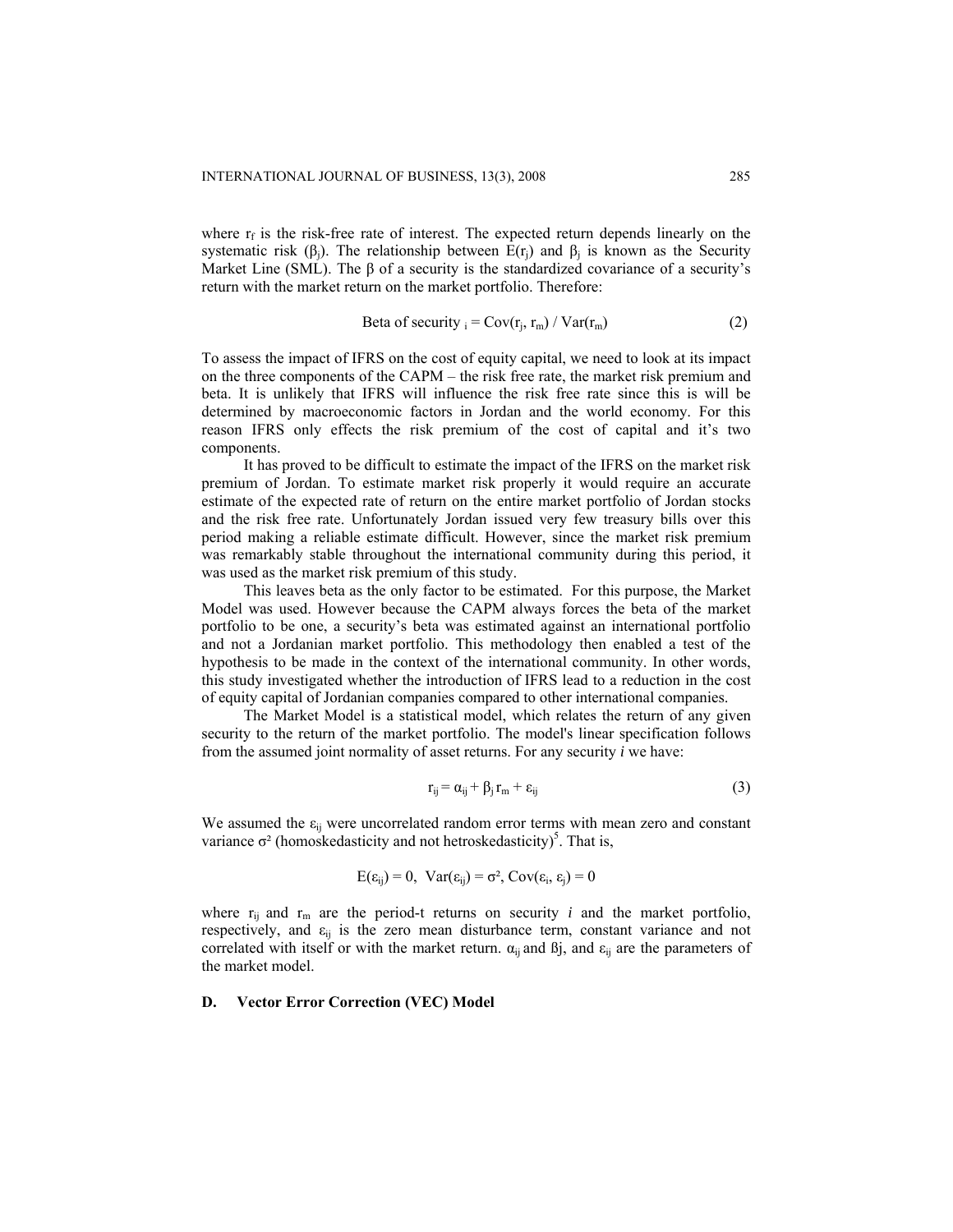To determine whether the extent of disclosure in compliance with IFRS was effective in influencing the JIC's cost of equity capital, after controlling for the variables financial risk and business risk, an estimation method was used to test the following hypothesis:

> *"H0::There was no influence of the extent of disclosure in compliance with IFRS, financial risk, and the business risk on the JIC'S cost of equity capital listed on ASE and their shares traded during the total period 1996-2000".*

The cost of equity capital was the dependent variable. The first independent variable was business risk, as estimated by a logarithm of net sales revenue, as a proxy for company size. The second variable was financial risk as estimated by a natural logarithm of leverage ratio and the extent of company disclosure in compliance with IFRS.

 The structural approach to simultaneous equations modelling uses economic theory to describe the relationships between several variables of interest. The resulting model is then estimated, and used to test the empirical relevance of the theory. Unfortunately, economic theory is rarely specific enough for precise specification of the dynamic relationship between variables. Furthermore, estimation and inference are complicated by the fact that endogenous variables may appear on both the left and right sides of the equations. These problems lead to alternative, non-structural, approaches to modelling the relationship between several variables.

The finding that many macro time series may contain a unit root has spurred the development of the theory of non-stationary time series analysis. Engle and Granger (1987) pointed out that a linear combination of two or more non-stationary series may be stationary. If such a stationary, or I(0), linear combination exists, the non-stationary (with a unit root), time series is said to be cointegrated. The stationary linear combination is called the cointegrating equation and may be interpreted as a long-run equilibrium relationship between the variables. For example, consumption and income are likely to be cointegrated. If they are not, then in the long-run consumption might drift above or below income, so that consumers were irrationally spending or piling up savings.

A vector error correction (VEC) model is a restricted VAR that has cointegration restrictions built into its specification, so that it is designed for use with nonstationary series that are known to be cointegrated (Engle and Granger, 1987). The VEC specification restricts the long-run behaviour of the endogenous variables to converge of their cointegrating relationships while allowing for a wide range of short-run dynamics. The cointegration term is also known as the "error correction term", since its deviation from long-run equilibrium is corrected gradually through a series of partial short-run adjustments. In addition, Engle and Granger added that it is important that the variables included in the model have the same order of integration if it is higher than zero. Therefore, the estimation of the output level has the following long-linear form:

$$
C_t = \alpha_0 + \alpha_1 DIS + \alpha_2 FR + \alpha_3 BR + \varepsilon_t
$$
 (4)

where  $\alpha_0$  is a constant term,  $C_t$  is the cost of equity capital, DIS is the extent of disclosure in compliance with IFRS, FR is the Financial Risk estimated by a natural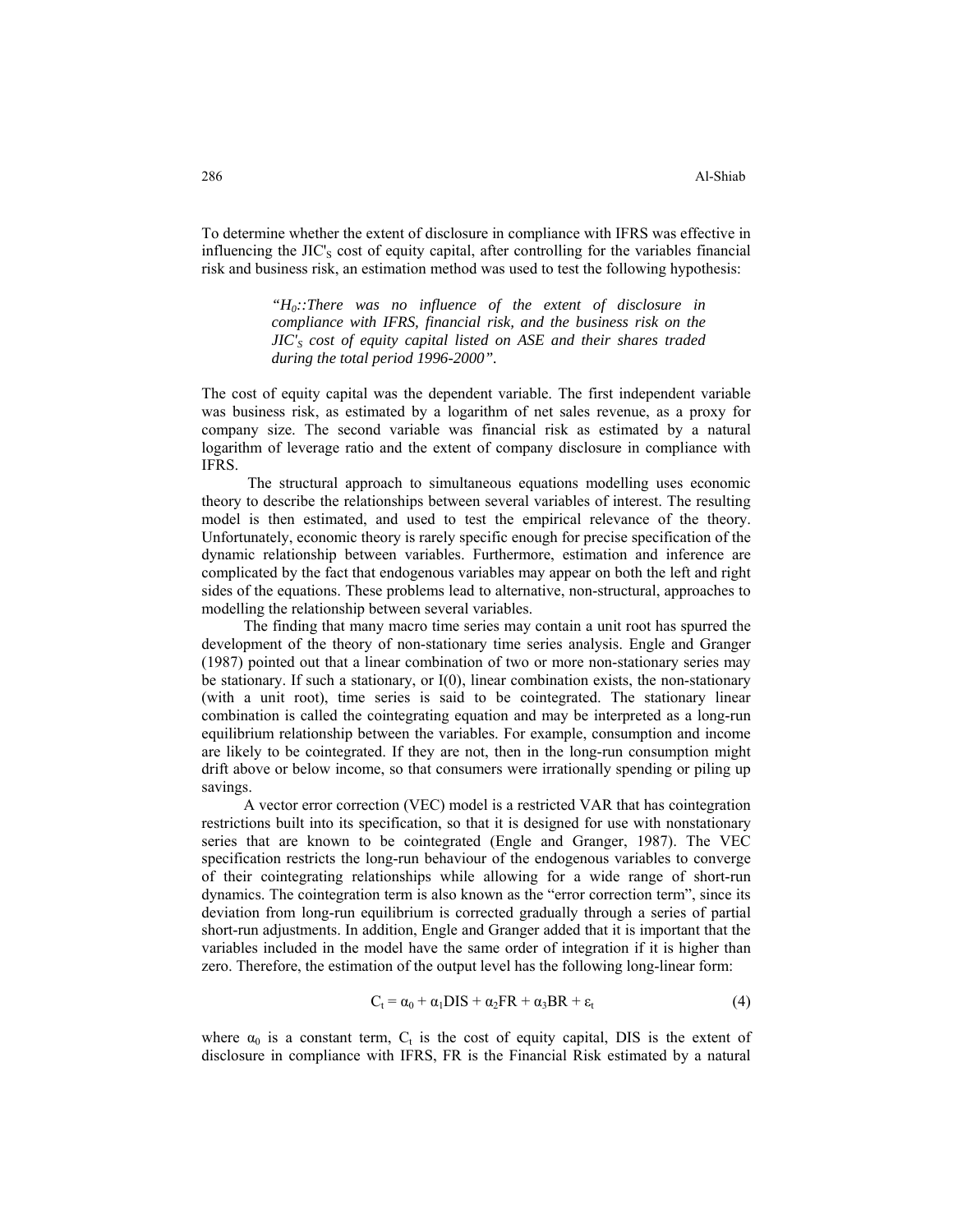logarithm of leverage ratio, and BR is the Business Risk estimated by a natural logarithm of net sales revenue.

#### **VII. EMPIRICAL RESULTS**

The four variables of equation (4) and their first differences were subject to the Augmented Dickey-Fuller (ADF) tests for unit roots. The integrations are seen in Table (1) along with their one percent levels of significance. It can be seen that all variables are integrated with order one (i.e. I (1)). Such results indicate that the variables' levels are non-stationary, while their first differences are stationary.

| <b>Variables</b> | Lags | $D-W$ | <b>Calculated ADF</b> | 1% Critical Value | AIC      | <b>SBC</b> |
|------------------|------|-------|-----------------------|-------------------|----------|------------|
| C                |      | 2.148 | $-2.164$              | $-2.611$          | $-3.762$ | $-3.684$   |
| <b>DIS</b>       |      | 2.249 | $-0.138$              | $-2.611$          | $-1.723$ | $-1.645$   |
| FR.              |      | 2.179 | $-1.864$              | $-2.611$          | 0.317    | 0.394      |
| <b>BR</b>        |      | 2.123 | $-0.674$              | $-2.611$          | 4.813    | 4.891      |
| $\Delta C$       |      | 2.281 | $-8.864$              | $-2.612$          | $-3.877$ | $-3.799$   |
| $\triangle DIS$  |      | 1.976 | $-7.863$              | $-2.612$          | $-1.810$ | $-1.731$   |
| $\triangle$ FR   |      | 2.175 | $-8.561$              | $-2.612$          | 0.230    | 0.309      |
| ∆BR              |      | 1979  | $-8.355$              | $-2.612$          | 4.652    | 4.731      |

**Table 1**  ADF unit root test

In Table 1, "Lags" represent the number of lagged first differences of the variable used in the ADF equation to get white noise residuals. D-W is the Durbin-Watson values for the residuals in the ADF equation. All variables are in log form. The Akaike Information Criterion (AIC) and the Schwarts Bayesian Criterion (SBC) yield smaller values for the first lag length.

Since the variables are all  $I(1)$ , they might be cointegrated if there is one or more stationary linear combination among them. If these variables are conintegrated, they are not only stationary within the first difference, but also in a stable long-run equilibrium linear relationship. Thus, both conditions of employing the VEC model are met.

To test whether there is one or more stationary linear combination among the variables (i.e. the existence of cointegration); the (Johansen, 1988) maximum likelihood method was used. The Test results are shown in Table 2.

The results of the Likelihood Ratio Test indicate that four cointegration equations at 5% exist. This cointegration vector, normalized on C, is:

 $[C, DIS, FR, BR] = [-1.000, 0.000357, 0.007279, -0.069217]$ 

The results of both the Unit Root Test and the Cointegration Test indicate that there were some long-run relationships between the variables in the system allowing utilizing The results of both the Unit Root Test and the Cointegration Test indicate that there are some long-run relationships between the variables in the system which allow utilization of a Vector Error Correction (VEC) model.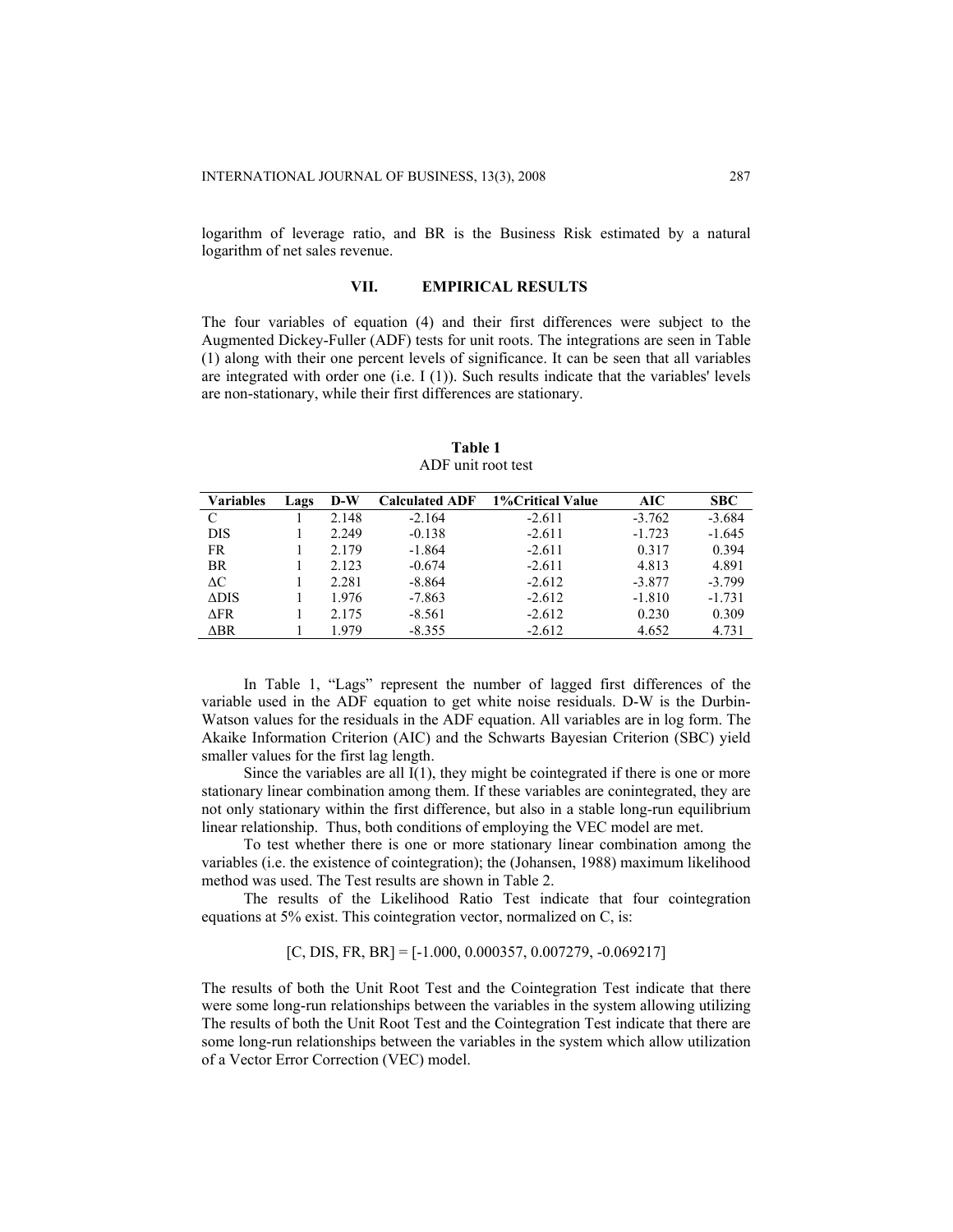| Eigenvalue | Likelihood<br>Ratio | 5% Critical<br>Value | 1% Critical<br>Value | Number of<br>Cointegrating<br><b>Equations</b> |  |
|------------|---------------------|----------------------|----------------------|------------------------------------------------|--|
| 0.634      | 110.677             | 47.21                | 54.46                | None**                                         |  |
| 0.413      | 62.421              | 29.68                | 35.65                | At most $1**$                                  |  |
| 0.355      | 36.805              | 15.41                | 20.04                | At most $2**$                                  |  |
| 0.279      | 15.724              | 3.76                 | 6.65                 | At most $3**$                                  |  |
|            |                     |                      |                      |                                                |  |

| Table 2                     |  |
|-----------------------------|--|
| Johansen cointegration test |  |

\*(\*\*) Denotes rejection of the hypothesis at 5% (1%) significance level. Likelihood Ratio Test indicates 4 cointegration equation(s) t 5% significance level.

There is quite close relationship between cointegration and error correction models. Engle and Granger (1987) defined error correction as a proportion of the equilibrium from one period that is corrected in the next period. An error correction model relates the changes in one variable tp past equilibrium errors. Is fact, error correction models provide a way of combining both; daynamics of the short-run (i.e. changes) and the long-run (i.e. levels) adjustment processes simultaneously (Lim and Mcaleer, 2001). The VEC estimates are given in Table 3 below.

| <b>Independent Variable</b>  | <b>Estimated</b><br>Coefficient | <b>Std. Error</b> | t-statistic | <b>Probability</b> |
|------------------------------|---------------------------------|-------------------|-------------|--------------------|
| Constant                     | $-0.0054$                       | 0.0361            | $-0.1496$   | 0.8818             |
| <b>ADIS</b>                  | $-0.0441$                       | 0.0622            | $-0.7101$   | 0.4814             |
| AFR -                        | $-0.0295$                       | 0.0230            | $-1.2812$   | 0.2068             |
| ABR                          | $-0.0034$                       | 0.0022            | $-1.5331$   | 0.1324             |
| ${\rm VEC}_{\rm t\text{-}1}$ | 0.1320                          | 0.8121            | 0.1625      | 0.8716             |

**Table 3**  Vector error correction (VEC) estimates

The  $\Delta C$  is the dependent variable.  $R^2 = 0.1286$ , Adjusted  $R^2 = 0.049$ , D-W = 2.7109, S.E. of regression = 0.03851, F-statistic = 1.6227, Prob.(F-statistic) = 0.1855.

 The results of this study indicate that none the independent variables significantly influenced the cost of equity capital. The coefficients of disclosure, financial risk, business risk, and the vector error correction are (-0.0441), (-0.0295), (- 0.0034), and (0.1320). However, all of these variables are negative and statistically not significant. In addition, the coefficient of the VEC term shows that the system corrects its last period of disequilibrium (i.e. the speed of adjustment to restore equilibrium in the dynamic model) by 13.2% a year, a level of adjustment not statistically significant.

After the Jarque-Bera (JB) test for normality of residuals was performed it indicated that the normality assumption of OLS residuals could not be rejected since the JB value was (0.6331) with a probability of (0.7387). The ARCH LM test for autocorrelation in the error variance was conducted and it showed that  $(\chi^2 = 0.1592)$ with p-value (0.6899), which indicated that, the error variance was not serially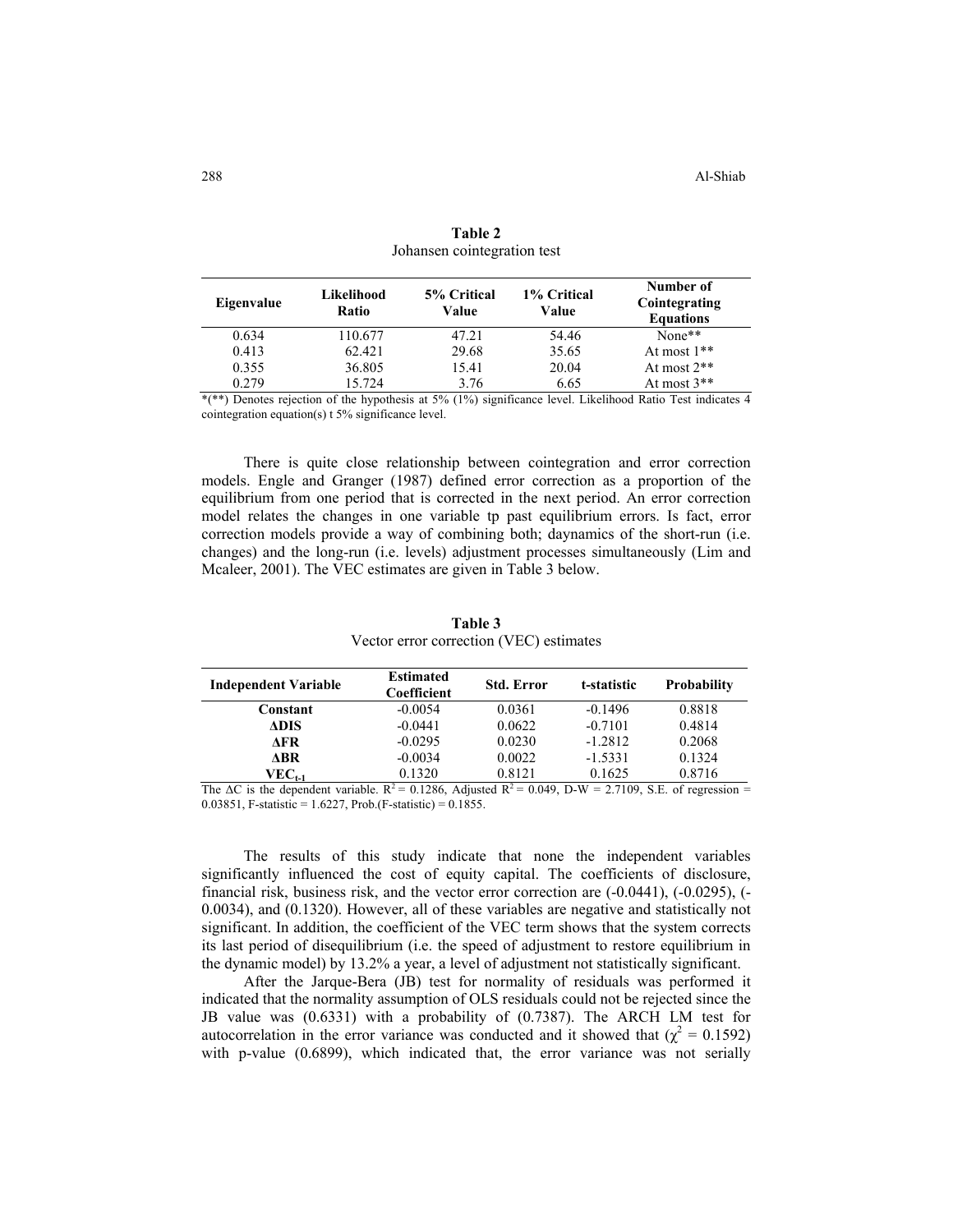correlated (i.e. the residuals did not contain significant ARCH effects). The results of CUSUM statistic and CUSOM of Squares (i.e. CUSOMQ statistic) gave quite interesting results as Figure 1 shows.



Figure 1 demonstrates that the residuals inside two standard error bands indicate stability in the parameters of the equations. Such results imply that the null hypothesis of constant parameters should be accepted. In addition, the Ramsey RESET test (i.e. regression specification error test) for functional form misspecification showed that the computed F is (0.04696), which is not significant enough at 5% level (i.e. Probability 0.8294) implying that the null hypothesis that the model is misspecified was rejected.

Using RATS program, the dynamic adjustments of disclosure, financial risk, and business risk to the system are represented by the variance decomposition in Table 4.<sup>7</sup> The results demonstrate that the response of cost of equity capital (C) to a standard deviation shock in the disclosure, financial risk, business risk, and to its own shock.

Table 4 illustrates variance decomposition for one to ten years ahead of the variables. The results indicate that the effect of cost of equity capital shocks are greater than the effect of disclosure in compliance with IFRS, financial risk, and business risk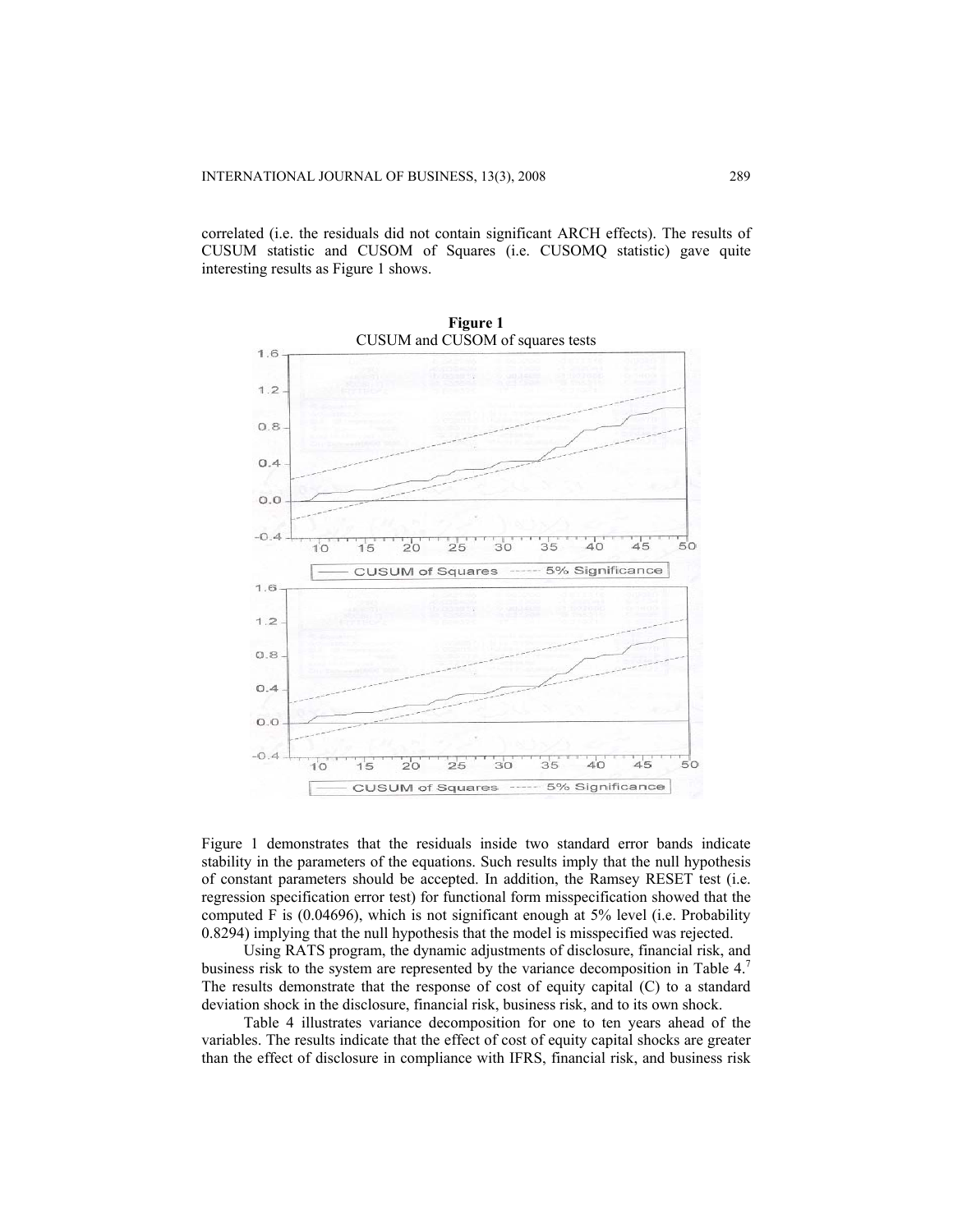shocks in influencing the movements in the cost of equity capital throughout the 1996- 2000 period studied. However, disclosure in compliance with IFRS explanation of the forecast error variance of cost of equity capital is greater than that for disclosure in compliance with IFRS, financial risk, and business risk variables. As for the cost of equity capital to its own shock, the explanation of its forecast error variance was 100% in the first year; while disclosure in compliance with IFRS, financial risk, and business risk shocks influence was zero. The cost of equity capital had started to be influenced two years after the disclosure shock began with a gradual, but increasing, level of effect over the decade studied reaching a maximum of 12.95%. On the other hand, cost of equity capital continued to be influential two years after the financial risk and business risk shocks; with an almost fixed level of effect over the ten-year period considered (i.e. FR forecast error variance in a ten-year period 10.54% and BR forecast error variance in a ten-year period 0.31%). In Table (4) it can be seen that the cost of equity capital correctly explains 76.18% of the forecast error variance over the decade studied. Generally speaking, the results reported in Table 4 highlight the fact that none of the variables considered influenced the JIC's cost of equity capital in the long run.

|                | Variance decomposition test                           |             |                                                    |           |           |  |  |
|----------------|-------------------------------------------------------|-------------|----------------------------------------------------|-----------|-----------|--|--|
|                | Variance Decomposition of Cost of Equity Capital (C): |             |                                                    |           |           |  |  |
| <b>Period</b>  | S.E.                                                  | C           | <b>DIS</b>                                         | <b>FR</b> | <b>BR</b> |  |  |
| 1              | 0.023506                                              | 100.0000    | 0.000000                                           | 0.000000  | 0.000000  |  |  |
| $\overline{c}$ | 0.023813                                              | 97.56826    | 2.218842                                           | 0.212900  | 2.26E-06  |  |  |
| 3              | 0.027108                                              | 86.82732    | 2.931958                                           | 10.12063  | 0.120100  |  |  |
| 4              | 0.027325                                              | 85.49154    | 4.246903                                           | 10.14232  | 0.119229  |  |  |
| 5              | 0.028052                                              | 83.46511    | 6.103639                                           | 10.21439  | 0.216862  |  |  |
| 6              | 0.028282                                              | 82.12984    | 7.482813                                           | 10.12154  | 0.265799  |  |  |
| 7              | 0.028737                                              | 80.13821    | 8.823409                                           | 10.77856  | 0.259816  |  |  |
| 8              | 0.028996                                              | 78.73667    | 10.22994                                           | 10.76887  | 0.264516  |  |  |
| 9              | 0.029250                                              | 77.45724    | 11.64679                                           | 10.60203  | 0.293947  |  |  |
| 10             | 0.029493                                              | 76.18591    | 12.95456                                           | 10.54500  | 0.314535  |  |  |
|                |                                                       |             | <b>Variance Decomposition of Disclosure (DIS):</b> |           |           |  |  |
| <b>Period</b>  | S.E.                                                  | $\mathbf C$ | <b>DIS</b>                                         | <b>FR</b> | <b>BR</b> |  |  |
| 1              | 0.089406                                              | 5.505148    | 94.49485                                           | 0.000000  | 0.000000  |  |  |
| 2              | 0.095123                                              | 6.300498    | 92.49472                                           | 0.369472  | 0.835306  |  |  |
| 3              | 0.109880                                              | 4.787858    | 89.83282                                           | 4.736299  | 0.643027  |  |  |
| 4              | 0.117155                                              | 4.447040    | 89.93165                                           | 4.990192  | 0.631117  |  |  |
| 5              | 0.126291                                              | 3.855706    | 89.55785                                           | 5.878722  | 0.707725  |  |  |
| 6              | 0.133124                                              | 3.471634    | 89.89893                                           | 5.861284  | 0.768151  |  |  |
| 7              | 0.140603                                              | 3.119836    | 89.85310                                           | 6.217905  | 0.809155  |  |  |
| 8              | 0.147286                                              | 2.866061    | 89.84068                                           | 6.458870  | 0.834392  |  |  |
| 9              | 0.153943                                              | 2.635683    | 89.82352                                           | 6.683277  | 0.857517  |  |  |
| 10             | 0.160145                                              | 2.440044    | 89.88542                                           | 6.793173  | 0.881365  |  |  |

**Table 4**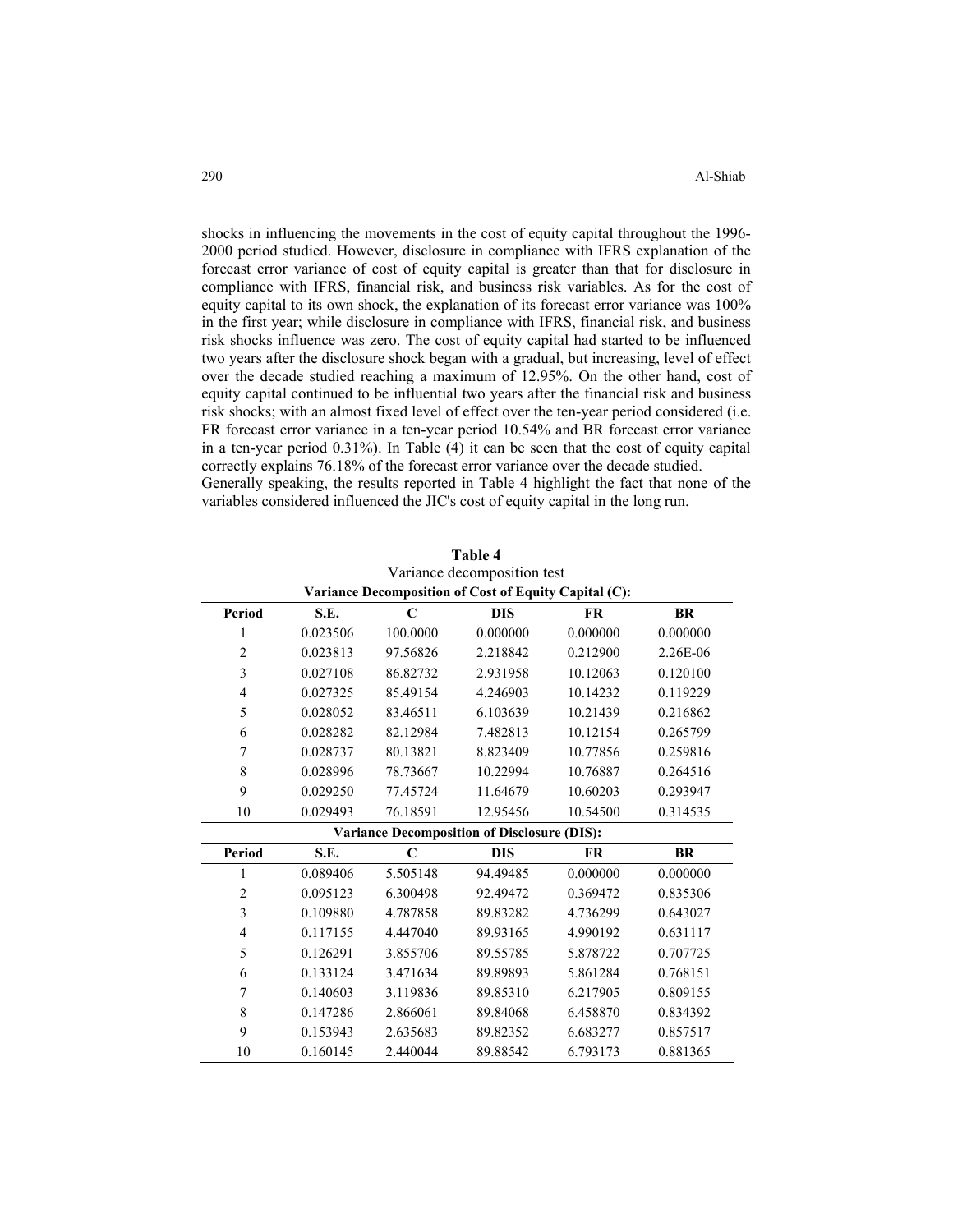| <b>Variance Decomposition of Financial Risk (FR):</b> |          |             |                                                      |           |           |  |  |
|-------------------------------------------------------|----------|-------------|------------------------------------------------------|-----------|-----------|--|--|
| Period                                                | S.E.     | $\mathbf C$ | <b>DIS</b>                                           | <b>FR</b> | <b>BR</b> |  |  |
| 1                                                     | 0.206619 | 2.593540    | 5.024556                                             | 92.38190  | 0.000000  |  |  |
| $\overline{2}$                                        | 0.209944 | 4.054923    | 6.311890                                             | 89.48132  | 0.151864  |  |  |
| $\overline{\mathbf{3}}$                               | 0.217478 | 7.149509    | 7.026145                                             | 84.47409  | 1.350259  |  |  |
| $\overline{\mathcal{L}}$                              | 0.218837 | 7.338820    | 7.786047                                             | 83.43529  | 1.439848  |  |  |
| 5                                                     | 0.222267 | 7.725182    | 8.996649                                             | 81.88222  | 1.395948  |  |  |
| 6                                                     | 0.223981 | 7.683128    | 10.10290                                             | 80.83440  | 1.379579  |  |  |
| 7                                                     | 0.225638 | 7.645950    | 11.29855                                             | 79.66659  | 1.388916  |  |  |
| 8                                                     | 0.227149 | 7.551470    | 12.37890                                             | 78.67587  | 1.393757  |  |  |
| 9                                                     | 0.228882 | 7.469240    | 13.43993                                             | 77.70599  | 1.384840  |  |  |
| 10                                                    | 0.230493 | 7.375092    | 14.47846                                             | 76.76858  | 1.377867  |  |  |
|                                                       |          |             | <b>Variance Decomposition of Business Risk (BR):</b> |           |           |  |  |
| Period                                                | S.E.     | $\mathbf C$ | <b>DIS</b>                                           | <b>FR</b> | <b>BR</b> |  |  |
| 1                                                     | 2.138923 | 3.596006    | 28.05080                                             | 0.015885  | 68.33731  |  |  |
| $\overline{c}$                                        | 2.341206 | 4.886868    | 31.23769                                             | 2.248869  | 61.62657  |  |  |
| $\overline{\mathbf{3}}$                               | 2.782249 | 4.186873    | 49.09985                                             | 3.073340  | 43.63994  |  |  |
| $\overline{4}$                                        | 3.040774 | 3.523410    | 56.45930                                             | 3.282399  | 36.73489  |  |  |
| 5                                                     | 3.351559 | 3.285619    | 60.75000                                             | 5.555040  | 30.40935  |  |  |
| 6                                                     | 3.587822 | 2.891340    | 64.56852                                             | 5.879896  | 26.66024  |  |  |
| 7                                                     | 3.821994 | 2.554953    | 67.81442                                             | 5.981368  | 23.64926  |  |  |
| 8                                                     | 4.036526 | 2.296728    | 70.16692                                             | 6.206393  | 21.32995  |  |  |
| 9                                                     | 4.249912 | 2.107312    | 71.96566                                             | 6.582682  | 19.34435  |  |  |
| 10                                                    | 4.448319 | 1.935997    | 73.54432                                             | 6.766166  | 17.75352  |  |  |
| Ordering: C, DIS, FR, BR                              |          |             |                                                      |           |           |  |  |

**Table 4 (continued)** 

**Table 5**  Granger causality test

| $\mathbf{H}_{\mathbf{0}}$                | <b>F-Statistics</b> | Prob.   | Reject $H_0 /$ Accept $H_0$ |
|------------------------------------------|---------------------|---------|-----------------------------|
| DIS does not Granger Cause C             | 0.0014              | 0.99859 | Accept $H_0$                |
| C does not Granger Cause DIS             | 0.2581              | 0.77373 | Accept $H_0$                |
| Log (FR) does not Granger Cause C        | 2.24020             | 0.11872 | Accept $H_0$                |
| C does not Granger Cause Log (FR)        | 1.20404             | 0.30989 | Accept $H_0$                |
| Log (BR) does not Granger Cause C        | 0.08352             | 0.92002 | Accept $H_0$                |
| C does not Granger Cause Log (BR)        | 0.79128             | 0.45975 | Accept $H_0$                |
| Log (FR) does not Granger Cause DIS      | 1.92733             | 0.15790 | Accept $H_0$                |
| DIS does not Granger Cause Log (FR)      | 0.23046             | 0.79514 | Accept $H_0$                |
| Log (BR) does not Granger Cause DIS      | 1.55091             | 0.22368 | Accept $H_0$                |
| DIS does not Granger Cause Log (BR)      | 3.23108             | 0.05028 | Accept $H_0$                |
| Log (BR) does not Granger Cause Log (FR) | 0.06824             | 0.93413 | Accept $H_0$                |
| Log (FR) does not Granger Cause Log (BR) | 0.15919             | 0.85333 | Accept $H_0$                |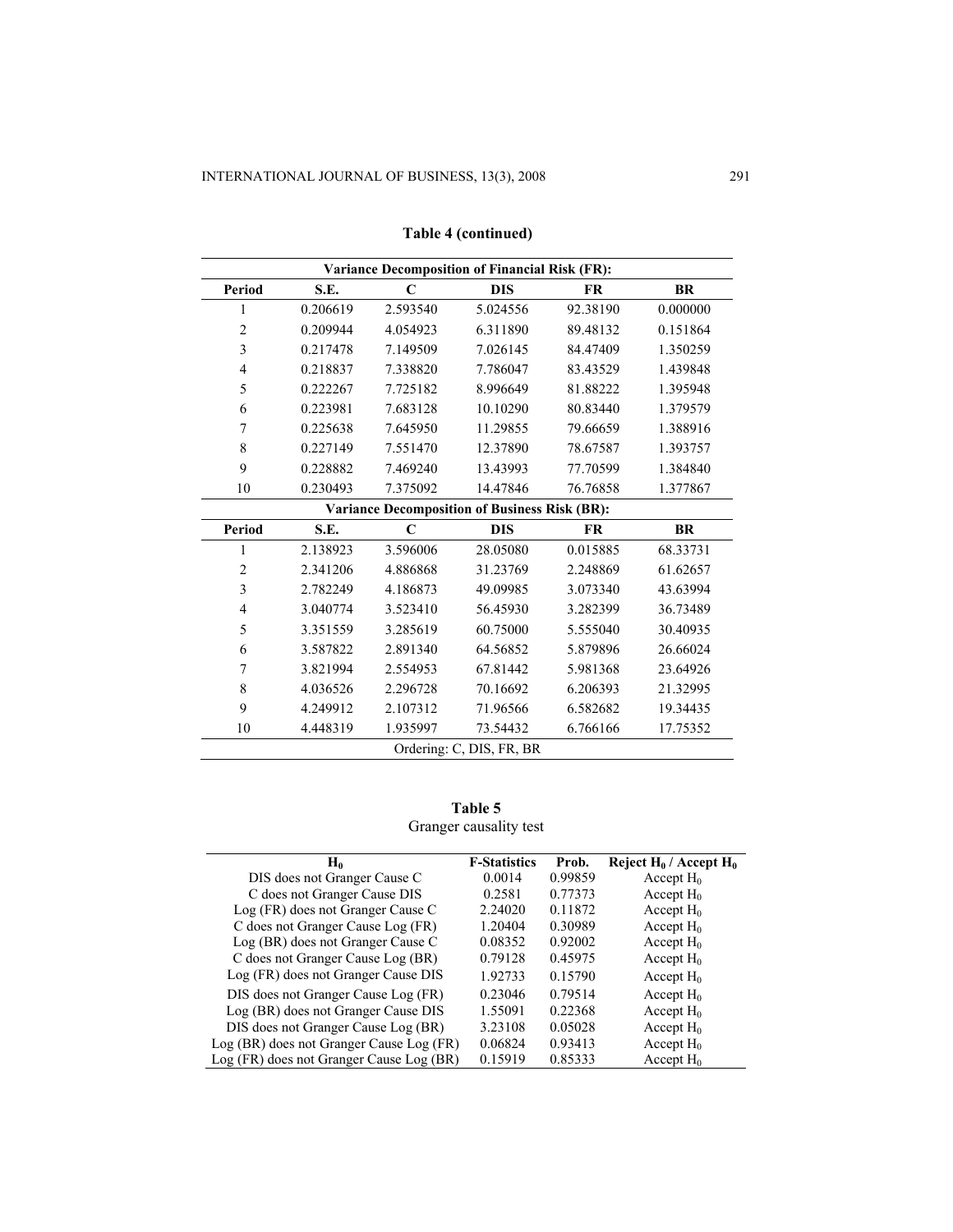To support the choice of policy variables in the St. Louis equation model, pair wise Granger Causality test was implemented for the three independent variables. It was found that none of the variables Granger Cause the cost of equity capital for JIC listed in ASE. Table 5 reports the test results.

The results show that none of the three independent variables, the extent of disclosure in compliance with IFRS (DIS), the financial risk (FR), or the business risk (BR); Granger-causes the cost of equity capital (C).

The Environment Determinism Theory (EDT) says that both national and international environment factors effect accounting disclosure in a country (Wallace, 1987; Cooke and Wallace, 1990). I strongly support the same view in relation to the cost of equity capital.

It could be argued that many factors affected the cost of equity capital during the period of our study. 1) The JIC were not in full compliance with IFRS. 2) The Jordan economy was and continues to be dependent on her neighbours. 3) The regional conflict between Palestine and Israel. 4) The international tension between Jordan's biggest trading partner, Iraqi, and the USA, the UK and other regional nations since the Gulf War in 1991. 5) The eviction of the United Nations for Monitoring, Verification and Inspection Commission (UNMOVIC) from Iraqi and invasion in 1998 that followed conducted by the USA and UK. 6) The sickness and death, on February 7 1999, of King Hussein the longest serving executive head of state in the world. 7) Doubts about ASE efficiency might make estimating the expected return of the cost of equity capital ambiguous.

#### **VIII. CONCLUSION**

This study investigated the Effectiveness of IFRS adoption on JIC's cost of equity capital listed on the ASE from 1996 to 2000; using the time series techniques, Unit Root, Cointegration, and VEC model. The results show that the variables considered are not stationary in their levels, but have long-term relationships. However, the second differences for all the variables considered were stationary, which allowed for the adoption of the VEC model, after mating the stationary and cointegration conditions. Another tool that was used to investigate whether variables have short-term relationships was the Variance Decomposition Test. To determine the direction of relationships among the variables the Granger Causality test was applied.

The results indicate that none of the independent variables significantly influenced the cost of equity capital. The coefficients of disclosure, financial risk, business risk, and the vector error correction were (-0.0441), (-0.0295), (-0.0034), and (0.1320), respectively. However, all of those variables were negative and statistically insignificant. In addition, the coefficient of the VEC term shows that the system corrected its last period disequilibrium (i.e. the speed of adjustment to restore equilibrium in the dynamic model) by 13.2% a year a level of adjustment that is not statistically significant.

Variance decomposition results show that none of the variables had significantly influenced the cost of equity capital (i.e. DIS, FR, and BR explain 12.95%, 10.54%, 0.31%, respectively of the forecasted error variance of cost of equity capital). The cost of equity capital explains 76.18% of its forecast error variance in a ten-year period. Granger causality test shows that none of the variables had significant effect on JIC's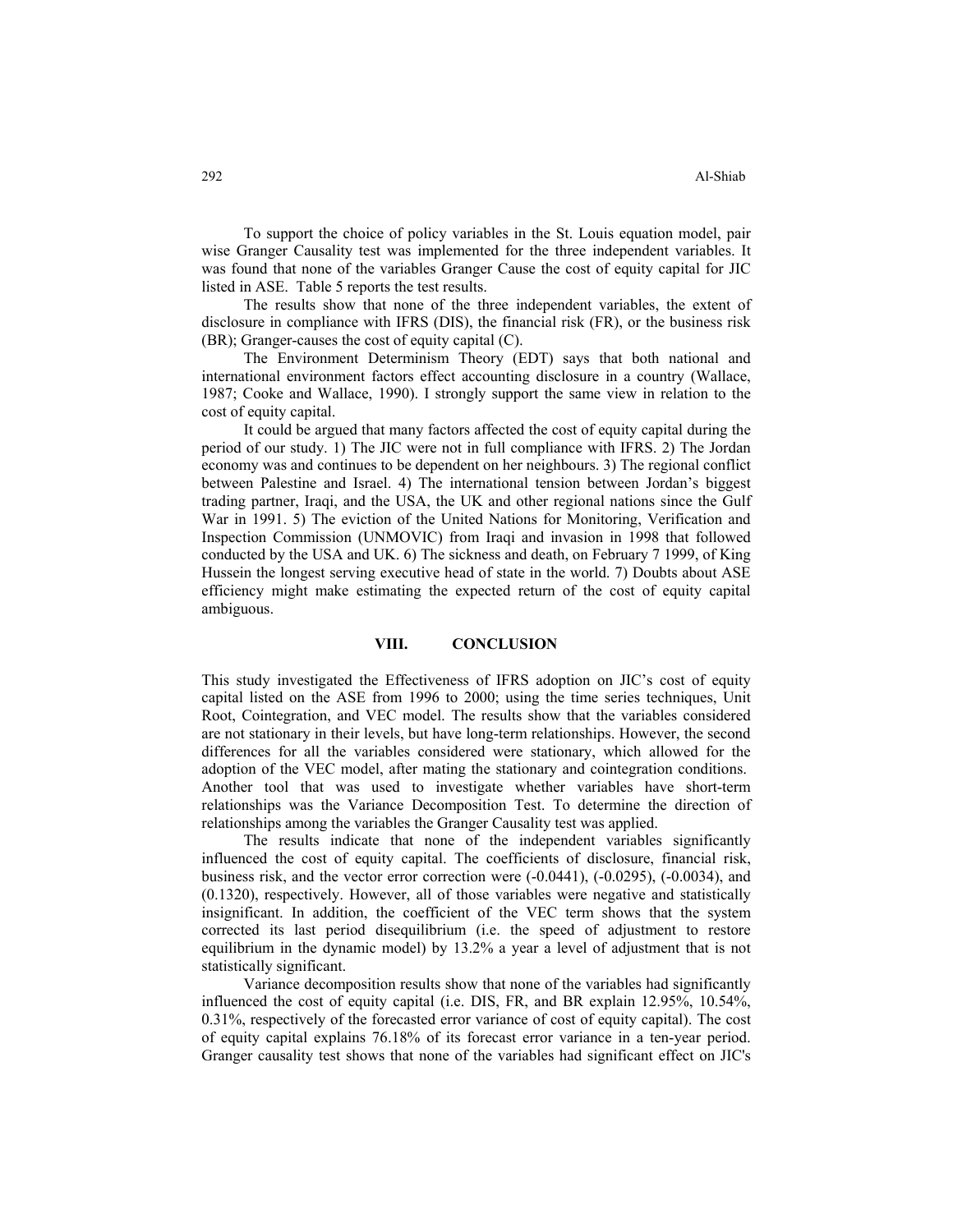cost of equity capital. According to the Environment Determinism Theory (EDT), both national and international factors have an important effect on accounting disclosure in a country. By extension, I strongly believe, the same factors would affect the cost of equity capital in a developing county like Jordan.

The Environment Determinism Theory (EDT) maintains that both national and international environmental factors effect accounting disclosure in a nation (Wallace 1987; Cooke and Wallace 1990). This is also applicable to the cost of equity capital. For example, Jordan is economically dependent on its neighbours. The continual tension between Palestine and Israel to the west; and the Iraq's difficulties with the USA and the UK has had a negative impact on Jordan's economy. Internally, Jordan's markets were rocked by the untimely death of King Hussein.

While developing nations will always be effected by external and internal events, everything else is equal; I think that adopting IFRS and following up with proper disclosure procedures will reduce the cost of capital within developing markets.

#### **ENDNOTES**

- 1. Outstanding foreign debt to GDP was 228.1%, 97.9%, and 81.1% during the years 1989, 1995, and 2000, respectively (for more details see the Monthly Statistical Series, Department of Research and Studies, Different Issues, Amman Jordan; Department of Statistics (DOS) Bulletin, Different Issues, Amman, Jordan).
- 2. Effective 1 April 2001, the International Accounting Standards Board (IASB) assumed accounting standard setting responsibilities from its predecessor body, the International Accounting Standards Committee (IASC). This was the culmination of a restructuring based on the recommendations of the report Recommendations on Shaping IASC for the Future. According to the new structure, the IASC is an independent organization with two main bodies, the Trustees and the IASB, as well as a Standards Advisory Council and the International Financial Reporting Interpretations Committee. Under the new organization, the IASC Foundation Trustees appoint the IASB members, exercise oversight and raise the funds needed, whereas IASB has sole responsibility for setting accounting standards called International Financial Reporting Standards (IFRS) (www.IASC.org).
- 3. Botosan (1997) argued that cost of equity capital could be estimated using the Capital Asset Pricing Model (CAPM) which defines expected returns as the sum of the expected risk free rate ( $E(r_f)$ ), the product of a firm's estimated market beta ( $\beta$ ) and the expected risk premium ( $E(r_m-r_f)$ ). He added, as CAPM assumes that crosssectional variation in market beta alone derives variation in the cost of equity capital, and as a result the CAPM approach provides no role for disclosure level unless one assumes cross-sectional variation in disclosure level induces variation in beta, a notion that has no theoretical support, the accounting based valuation formula was adopted in his study for estimating the cost of equity capital. It has to be argued, however, this study is an attempt to examine empirically the notion that variation in the extent of disclosure in compliance with IFRS could induces variation in beta as a measurement for the systematic risk and consequently variation in cost of equity capital.
- 4. For more details see Hill, R., W. E. Griffiths, and G. G. Judge (2001), Undergraduate Econometrics (2nd ed.). USA - New York: John Wiley & Sons, Inc..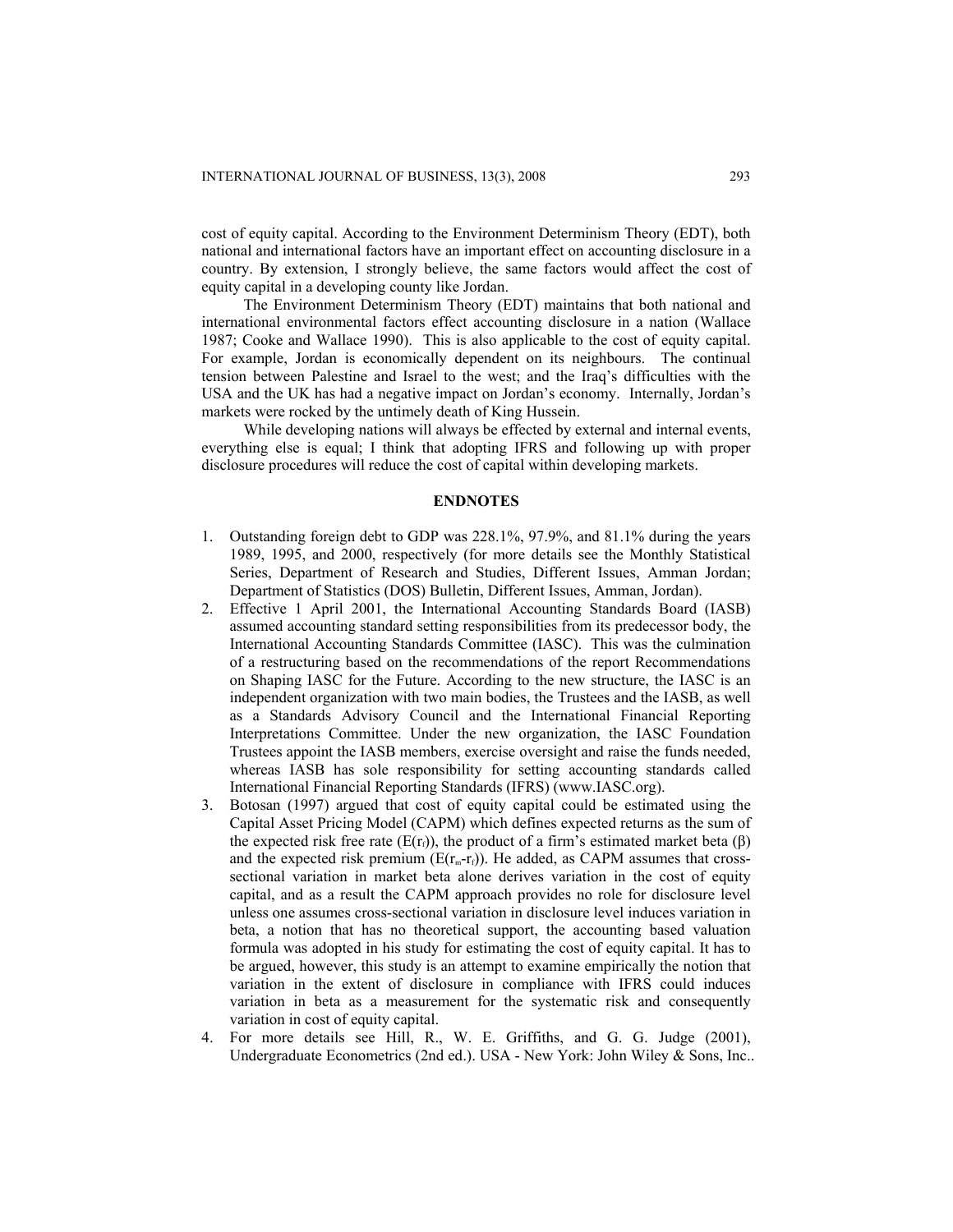- 5. For additional discussion of VEC model, see Davidson, R. and J. G. MacKinnon (1993), *Estimation and Inference in Econometrics*, Oxford University Press, Oxford, pp. 715-30., and Hamilton, J. D. (1994a), *Time Series Analysis*, Princeton University Press, pp. 339-42..
- 6. The Variance Decomposition Test was repeated to determine if the results would be changed significantly. The new variables were: C, FR, DIS, and BR. Generally speaking, the output highlights the fact that the results were almost the same. Other tests were conducted using the following order of the variables: C, FR, BR, DIS, and DIS.

#### **REFERENCES**

- Adhikari, A. and R.H. Tondkar, 1992, "Environmental Factors Influencing Accounting Disclosure Requirements of Global Stock Exchange," *Journal of International Management and Accounting, Vol.* 4 (No. 2), PP. 75-105.
- AICPA, 1994, "Improving Business Reporting A Customer Focus: A Comprehensive Report of the Special Committee on Financial Reporting." New York, NY: AICPA: *American Institute of Certified Public Accountants (AICPA).*
- Aitken, M.J. and M.A. Islam, 1983, "Dispelling Arguments Against International Accounting Standards," *The International Journal of Accounting Education and Research*, Vol. 19, PP. 35-46.
- Amihud, Y. and H. Mendelson, 1986, "Asset Pricing and the Bid-Ask Spread," *Journal of Financial Economics*, Vol. 17, PP. 223-49.
- Arnold, G., 1998, Corporate Financial Management (1st ed.). UK: *Financial Times; Pitman Publishing*.
- Arpan, J.S. and L.H. Radebaugh, 1985, International Accounting and Multinational Enterprises (2nd ed.): Wiley.
- Ashbaugh, H., 1997, "Non-US Firms' Accounting Standard Choices in Accounting Foreign Capital Markets, Working Paper," in University of Iowa.
- Baiman, S. and R.E. Verrecchia, 1996, "The Relation among Capital Markets, Financial Disclosure, Production Efficiency, and Insider Trading," *Journal of Accounting Research,* Vol. 34 (No. 1), 1996.
- Ball, R., 1995, "Making Accounting More International, How, and How Far Will It Go?" *Journal of Applied Corporate Finance,* Vol. 8 (No. 3), PP. 19-29.
- Barry, C. and S. Brown, 1985, "Differential Information and Security Market Equilibrium," *Journal of Financial and Quantitative Analysis, December*, PP. 407- 22.
- Barth, M.E., G. Clinch, and T. Shibano, 1999, "International Accounting Harmonization and Global Equity Markets," *Journal of Accounting & Economics,* Vol. 26, PP. 201-35.
- Belkaoui, A., 1988, *The New Environment in International Accounting: Issues and Practices*. New York: Quorum Books.
- Berton, L., 1994, "Companies Pressure Accounting Panel to Modify Demands for More Data," *Wall Street Journal, August* 16: A2.
- Botosan, C.A., 1997, "Disclosure Level and the Cost of Equity Capital," *The Accounting Review*, Vol. 72 (No. 3), PP. 323-49.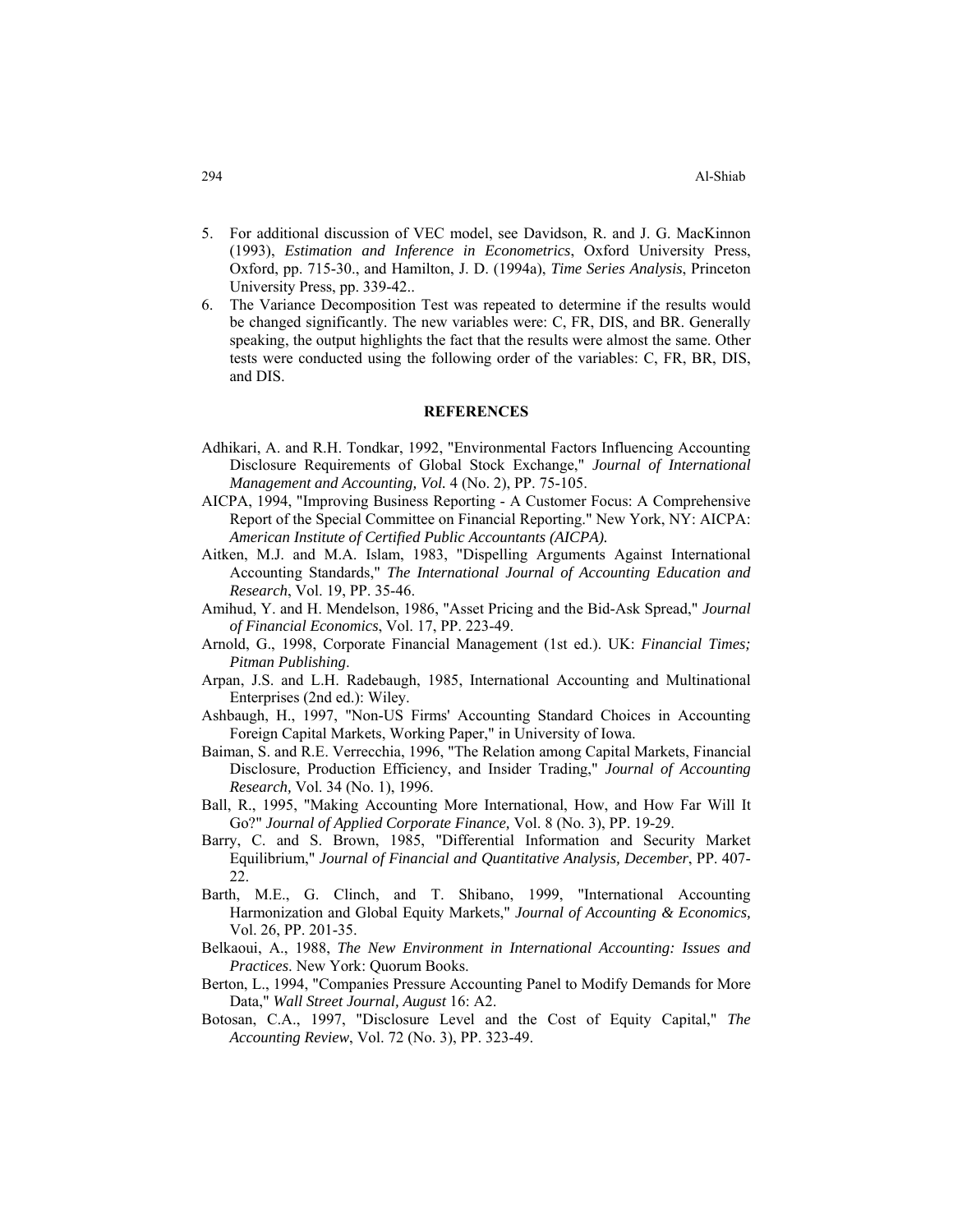- Botosan, C.A. and M. Plumlee, 2000, "Disclosure Level and Expected Cost of Equity Capital: An Examination of Analysts' Rankings of Corporate Disclosure," Working Paper, University of Utah.
- Brealey, R. and S. Myers, 2000, Principles of Corporate Finance (6th ed.): Irwin McGraw Hill.
- Briston, R.J., 1978, "The Evolution of Accounting in Developing Countries," *International Journal of Accounting Education and Research*, Vol. 14 (No. 1), PP. 105-20.
- Bursal, N.I., 1984, "The Accounting Environment and Some Recent Developments in Turkey," *The International Journal of Accounting (Spring*), PP. 93-128.
- Cairns, D., 1990, "Aid for the Developing World," *Accountancy, March*, PP. 82-85.
- Cairns, D., 1997, "The Future Shape of Harmonization: A Reply," *The European Accounting Review*, Vol. 6 (No. 2), PP. 305-48.
- Cairns, D., 2002, Applying International Accounting Standards (3rd ed.): Tolley Lexis.
- Chamisa, E., 2000, "The Relevance and Observance of the International Accounting Standards in Developing Countries and the Particular Case of Zimbabwe," *The International Journal of Accounting,* Vol. 35 (No. 2), PP. 267-86.
- Choi, F.D.S., 1973, "Financial Disclosure and Entry to the European Capital Market," *Journal of Accounting Research,* Autumn.
- Choi, F.D.S. and R.M. Levich, 1991, "Behavioural Effect of International Accounting Diversity," *Accounting Horizons,* June, PP. 1-13.
- Choi, F.D.S. and G.G. Mueller, 1992, *International Accounting* (2nd ed.). USA New Jersey: Prentice-Hall Inc.
- Clarkson, P., J. Guedes, and R. Thompson, 1996, "On the Diversification, Observability, and Measurement of Estimation Risk," *Journal of Financial Quantitative Analysis, March*, PP. 69-84.
- Coles, J. and U. Loewenstein, 1988, "Equilibrium Pricing and Portfolio Composition in the Presence of Uncertain Parameters," *Journal of Financial Economics*, PP. 279- 303.
- Coles, J., U. Loewenstein, and J. Suay, 1995, "On Equilibrium Pricing Under Parameter Uncertainty," *Journal of Financial and Quantitative Analysis, September*, PP. 347- 64.
- Cooke, T.E. and R.S.O. Wallace, 1990, "Financial Disclosure and Its Environment: A Review and Further Analysis," *Journal of Accounting and Public Policy,* Vol. 9, PP. 79-170.
- Copeland, T. and D. Galai, 1983, "Information Effects on the Bid-Ask Spread," *The Journal of Finance*, Vol. 36, PP. 1457-69.
- Demsetz, H., 1968, "The Cost of Transacting," *Journal of Economics*, Vol. 82 (February), PP. 33-53.
- Diamond, D. and R. Verrecchia, 1991, "Disclosure, Liquidity and the Cost of Equity Capital," *The Journal of Finance, September*, PP. 1325-60.
- Edwards, E. and P. Bell, 1961, *The Theory and Measurement of Business Income.* Berkely, CA: University of California Press.
- El-Gazzar, S., 1999, "An Empirical Investigation of Multinational Companies with International Accounting Standards," *The International Journal of Accounting*, Vol. 34 (No. 2), PP. 239-48.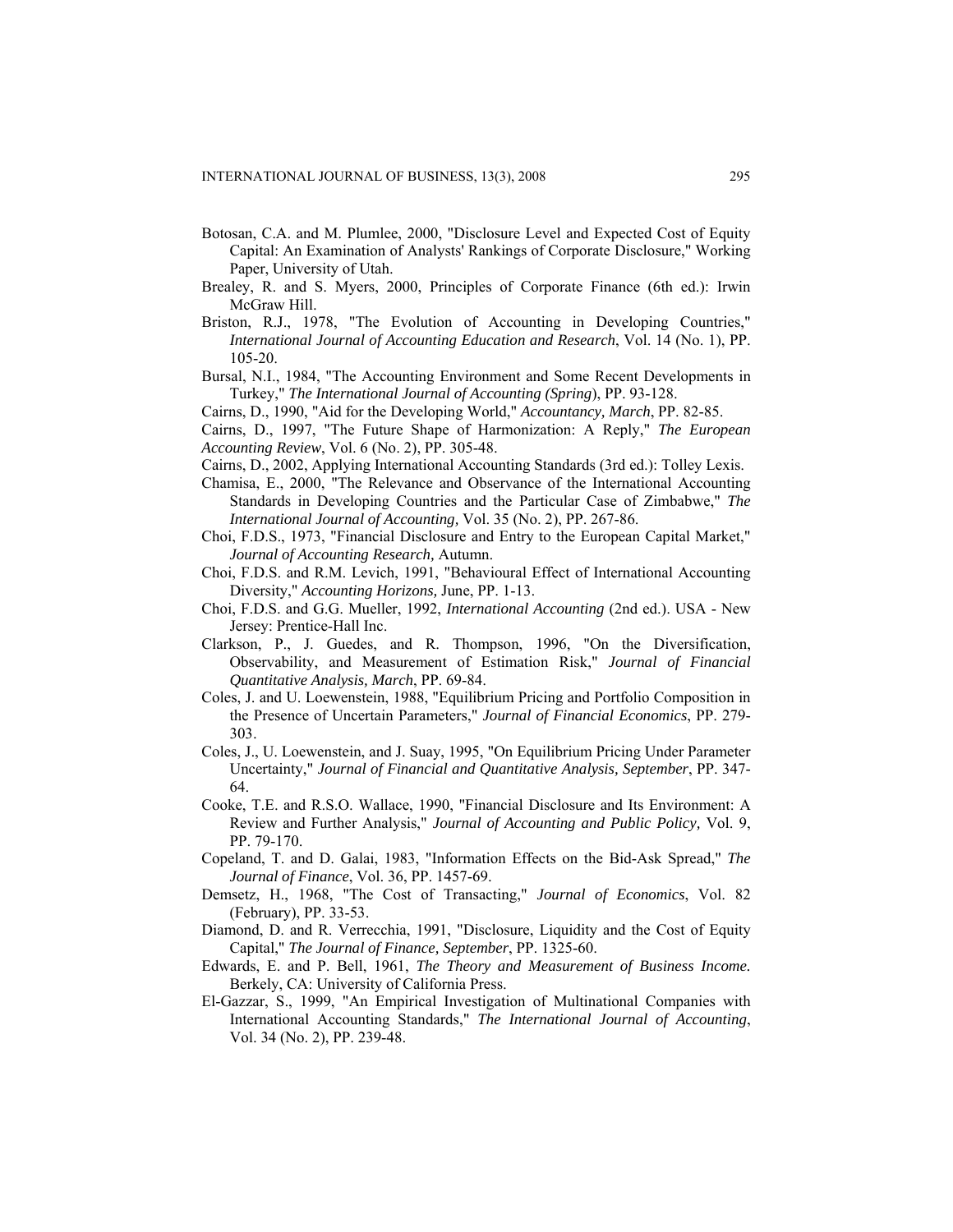- Engle, R.F; and C.W.J. Granger, 1987, "Cointegration and Error Correction: Representation, Estimation, and Testing," *Econometrica,* 55 (2), PP. 251 - 76.
- Evans, T.G. and M.E. Taylor, 1982, "Bottom Line Compliance with the IASC: A Comparative Analysis," *International Journal of Accounting Education and Research,* Vol. 18 (No. 1), PP. 115-28.
- Fama, E.F. and K.R. French, 1995, "Size and Book-to-Market Factors in Earnings and Returns," *Journal of Finance*, Vol. 50 (No. 1), PP. 131-55.
- Feltham, G. and J. Ohlson, 1995, "Valuation and Clean Surplus Accounting for Operating and Financial Activities," *Accounting Research,* Spring, PP. 687-731.
- Firth, M., 1984, "The Extent of Voluntary Disclosure in Corporate Annual Reports and Its Association with Security Risk Measures," *Applied Economics,* Vol. 16, PP. 269-77.
- Frankel, R., M. McNichols, and G.P. Wilson, 1995, "Discretionary Disclosure and External Financing," *The Accounting Review, January*, PP. 135-50.
- Gary, K.M. and S.J. Gray, 1989, "Globalization of Stock Markets and Foreign Listing Requirements: voluntary disclosure by continental European companies listed on the London Stock Exchange," *Journal of International Business Studies*, Vol. 20 (No. 2), PP. 315-38.
- Gary, K.M., C.B. Roberts, and S.J. Gray, 1995, "Factors Influencing Voluntary Annual Report Disclosures by U.S., U.K. and Continental European Multinational Corporations," *Journal of International Business Studies*, Vol. 26, PP. 555-72.
- Gebhardt, W., C.M.C. Lee, and B. Swaminathan, 2000, "Toward An Implied Cost of Capital," Cornell University.
- Giner, B.G., 1997, "The Influence of Company Characteristics and Accounting Regulation on Information Disclosure by Spanish Firms," *The European Accounting Review*, Vol. 5 (No. 2), PP. 45-68.
- Glosten, L. and P. Milgrom, 1985, "Bid, Ask and Transaction Prices in a Specialist Market with Heterogeneously Informed Traders," *Journal of Financial Economics*, Vol. 14 (No. 1), PP. 71-100.
- Gray, S.J, K.M. Gary and C.B. Roberts, 1995, "International Capital Market Pressures and Voluntary Annual Report Disclosures by US and UK Multinational," *Journal of International Financial Management and Accounting,* Vol. 6 (No. 1), PP. 41-68.
- Hamada R., 1972, "The Effect of a Firm's Capital Structure on the Systematic Risk of Common Stocks," *Journal of Finance, May*, PP. 435-52.
- Handa, P. and S. Linn, 1993, "Arbitrage Pricing With Estimation Risk," *Journal of Financial Economics, March,* PP. 81-100.
- Healy, P. and K. Palepu, 1995, "The Challenges of Investor Communications: the case of CUC International, Inc.," *The Journal of Financial Economics, June*, PP. 111- 40.
- Healy, P., K. Palepu, and A. Sweeney, 1995, "Do Firms Benefit From Expanded Voluntary Disclosure? Working Paper," MIT Sloan School of Management, Cambridge, MA.
- Hora, J., 1997, "International Accounting Standards in Capital Markets," *Journal of International Accounting Auditing and Taxation*, Vol. 6 (No. 2), PP. 171-90.
- Huddart, S., J.S. Hughes, and M. Brunnermeier, 1999, "Disclosure Requirements and Stock Exchange Listing Choice in An International Context," *Journal of Accounting & Economics*, Vol. 26, PP. 237-69.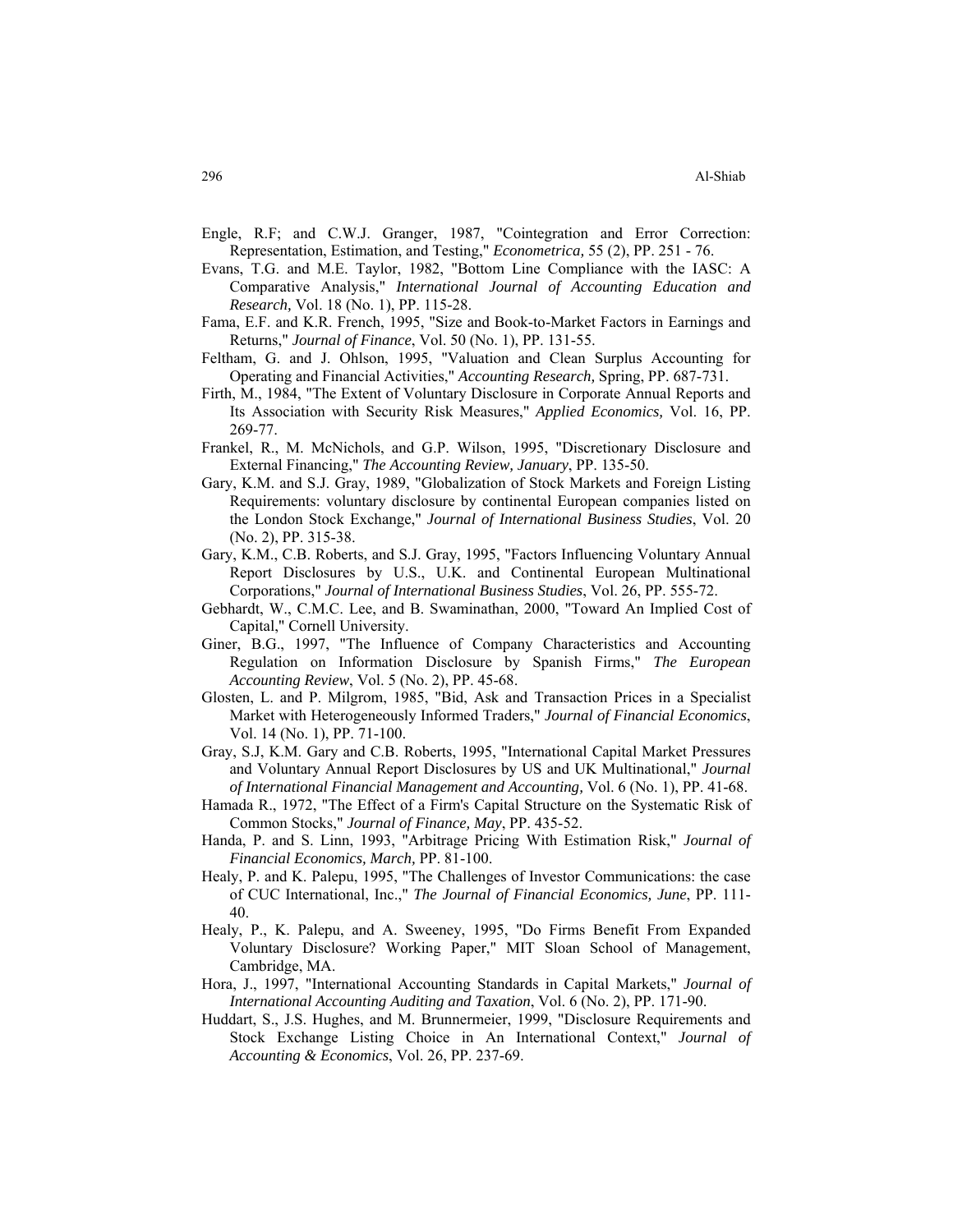IASC, 1997, "Current Status of IASs in 67 Countries, IASC Insight," (October 15).

- Iddamalgoda, R., 1986, "Global Harmonisation of Financial Accounting Practices, Icma Occasional Paper Series." London - UK.
- Johansen, S., 1988, "Statistical Analysis of Cointegration Vectors," *Journal of Economic Dynamics and Control*, 12, PP. 231 - 54.
- Klein, R. and V. Bawa, 1976, "The Effect of Estimation Risk on Optimal Portfolio Choice," *Journal of Financial Economics*, Vol. 3, PP. 215-31.
- Levitt, A., 1998, "The Importance of High Quality Accounting Standards," *Accounting Horizons, March,* PP. 79-82.
- Lim, C. and M. Mcaleer, 2001, "Cointegration Analysis of Quarterly Tourism Demand by Hong Kong and Singapore for Australia," *Applied Economics*, 33, 1599 - 619.
- Long, J. and I. Malitz, 1985, Investment Patterns and Financial Leverage, in Benjamin Friedman, Ed.: Corporate Capital Structure in the United States. USA - *Chicago: The University of Chicago Press*.
- Mahon, J.J., 1965, "Some Observation on World Accounting," *Journal of Accountancy, January*, PP. 33-37.
- Merei, I.J., 1985, "Design and Application of Professional Standards in a Developing Country: The Case in Saudi Arabia," in In the Recent Accounting and Economic Development in the Middle East, Urban: Center for International Education and Research in Accounting.
- Michael, S., R. Kuperman, and B. Band, 2001, *Investment in Peace.* UK Sussex: Sussex Academic Press, Prighton, Portland.
- Milton, H. and H. Raviv, 1991, "The Theory of Capital Structure," *Journal of Finance*, Vol. 46, PP. 297-355.
- Myers, S., 1977, "Determinants of Corporate Borrowing," *Journal of Economics*, Vol. 5, PP. 147-75.
- Myers, S. and N. Majluf, 1984, "Corporate Financing and Investment Decisions When Firms have Information that Investors Do Not Have," *Journal of Financial Economics*, Vol. 13, PP. 187-221.
- Nobes, C. and R. Parker, 1995, *Comparative International Accounting* (4th ed.). London - UK: Prentice-Hall.
- Ohlson, J., 1995, "Earnings, Book Value, and Dividends in Security Valuation," *Contemporary Accounting Research*, PP. 661-87.
- Patton, J. and I. Zelenka, 1997, "An Empirical Analysis of the Determinants of the Extent of Disclosure in the Annual Reports of Joint Stock Companies in the Czech Republic," *The European Accounting Review*, Vol. 6 (No. 4), PP. 605-26.
- Peavey, D.E. and S.K. Webster, 1990, "Is GAAP the Gap to International Markets?," *Management Accounting, August*, PP. 31-34.
- Perera, M.H., 1985, "The Relevance of International Accounting Standards to Developing Countries." Research Monograph (School of Financial Studies, University of Glasgow).
- Purvis, S.E.C., H. Gernon, and M.A. Diamond, 1991, "The IASC and Its Comparability Project: Prerequisites for Success," *Accounting Horizons*, Vol. 5 (No. 2), 25-44.
- Richardson, A.J. and M. Welker, 2001, "Social Disclosure, Financial Disclosure and the Cost of Equity Capital," *Accounting Organization and Society*, Vol. 26, 597- 616.